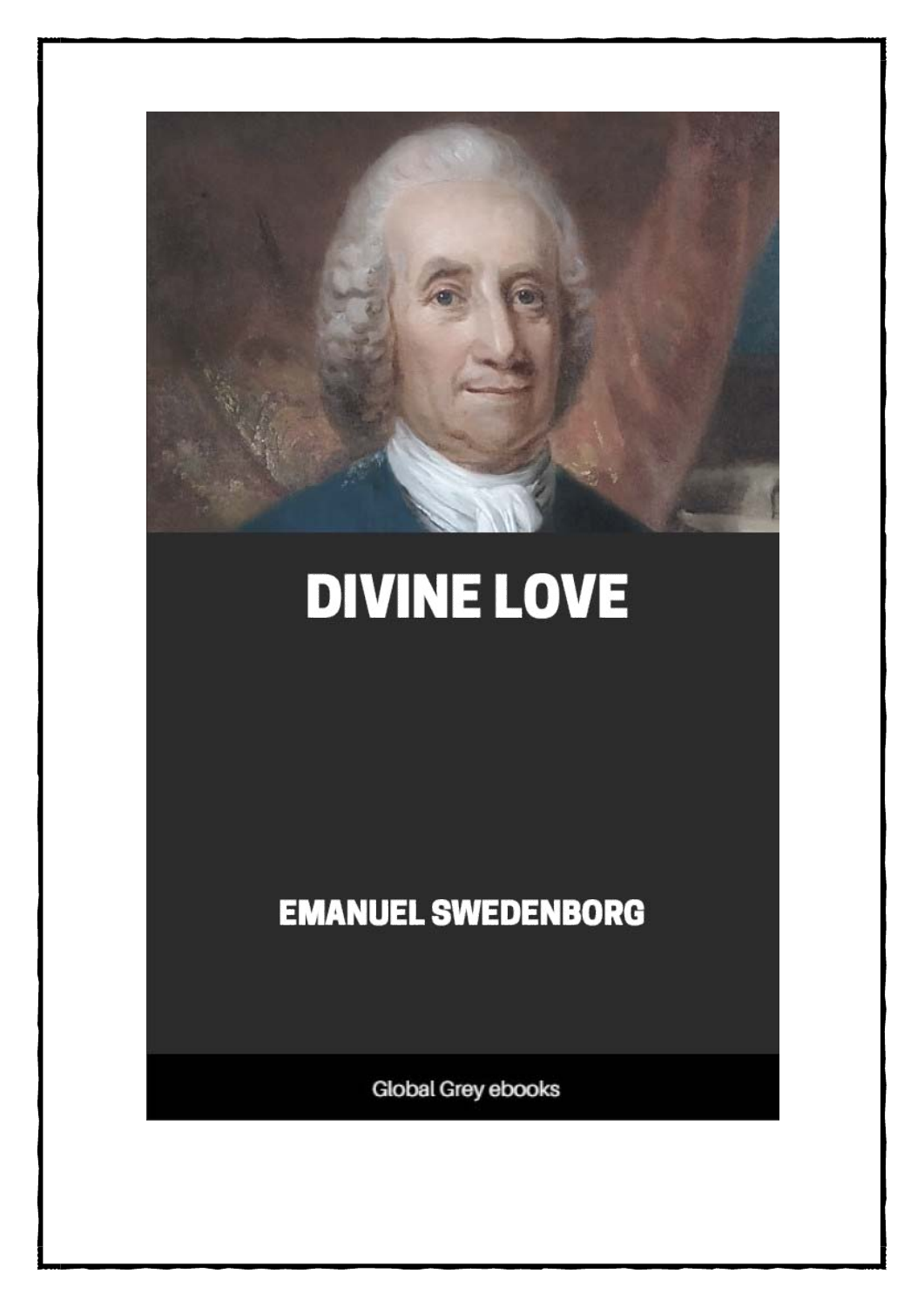# DIVINE LOVE

# BY EMANUEL SWEDENBORG

**1762-3**

**TRANSLATED BY JOHN WHITEHEAD, 1914**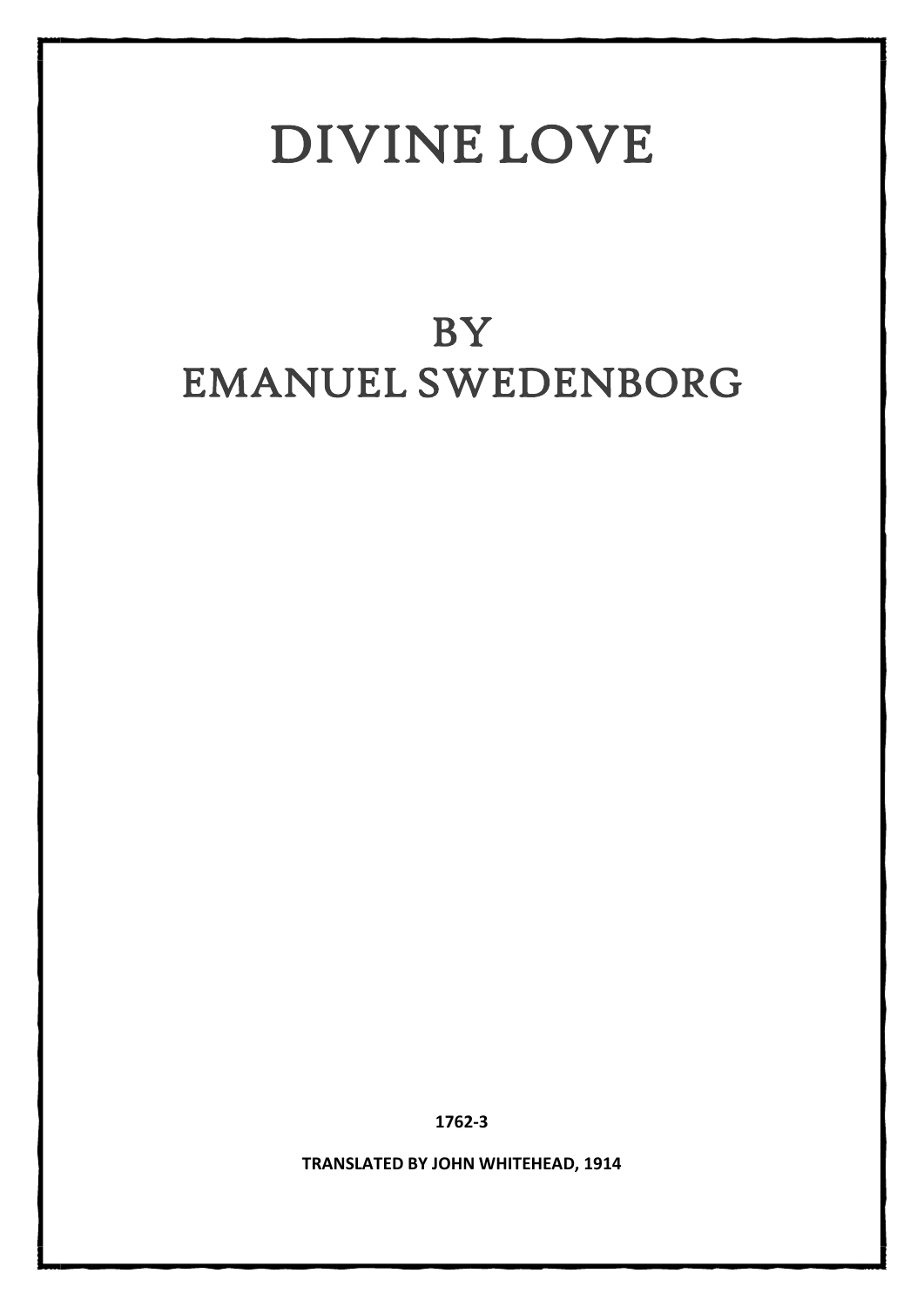Divine Love by Emanuel Swedenborg. This edition was created and published by Global Grey ©GlobalGrey 2018



**[globalgreyebooks.com](https://www.globalgreyebooks.com/)**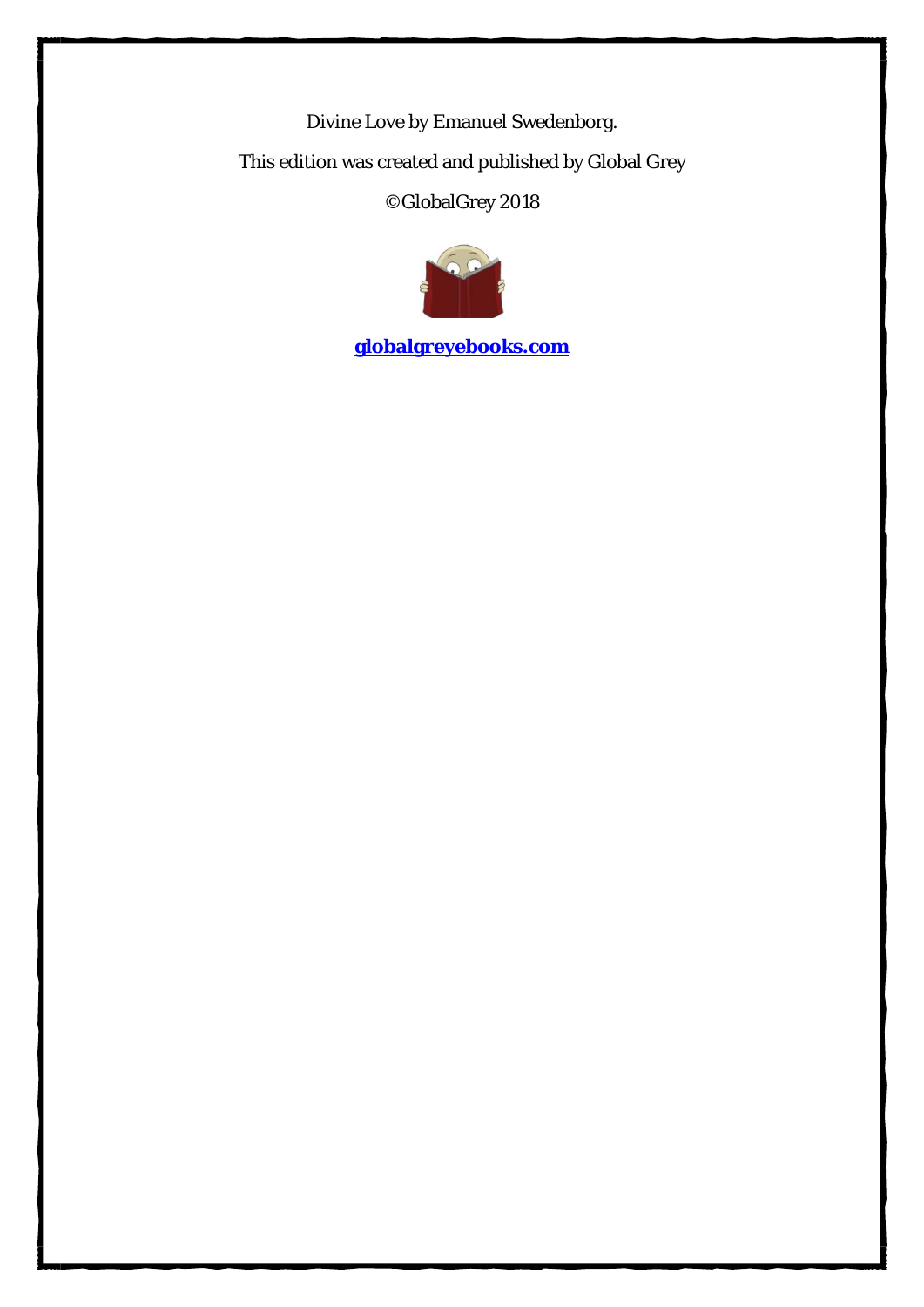**CONTENTS**

[1. In The World It Is Little Comprehended What Love Is; And Yet It Is](#page-5-0)  [Man's Very Life](#page-5-0)

[2. The Lord Alone Is Love Itself, Because Life Itself; While Men And](#page-7-0)  [Angels Are Only Recipients.](#page-7-0)

[3. Life, Which Is The Divine Love, Is In A Form](#page-8-0)

[4. That Form Is A Form Of Use In Its Whole Complex](#page-9-0)

[5. In Such A Form Is Man Individually](#page-11-0)

[6. In Such A Form Is Man In General](#page-14-0)

[7. In Such A Form Is Heaven](#page-16-0)

[8. All Things Of The World Also Tend To Such A](#page-17-0) Form

[9. There Are As Many Affections As There Are Uses](#page-18-0)

[10. There Are Genera And Species Of Affections, And Varieties Of](#page-20-0)  [Species To Infinity; So Of Uses](#page-20-0)

[11. There Are Degrees Of Affections And Of Uses](#page-22-0)

[12. Each Use Draws Its Life From The General Use And From That The](#page-24-0)  [Necessary, Useful And Enjoyable Things Of Life Flow In According To](#page-24-0)  [The Quality Of The Use And The Quality Of Its Affection](#page-24-0)

[13. So Far As Man Is In The Love Of Use, So Far Is He In The Lord, So](#page-26-0)  [Far He Loves The Lord And Loves The Neighbor, And So Far He Is A](#page-26-0)  [Man](#page-26-0)

[14. Those Who Love Themselves Above All Things, And The World As](#page-29-0)  [Themselves, Are Not Men, Nor Are They In The Lord](#page-29-0)

[15. Unless Use Be The Affection Or Occupation Of Man, He Is Not Of](#page-31-0)  [Sound Mind](#page-31-0)

[16. Every Man Is An Affection; And There Are As Many Various](#page-33-0)  [Affections As There Are Men That Have Been Born, And Will Be Born To](#page-33-0)  [Eternity](#page-33-0)

[17. Man Has Eternal Life According To His Affection Of Use](#page-35-0)

[18. The Will Of Man Is His Affection](#page-38-0)

[19. In The Word To Love Means To Perform Uses](#page-40-0)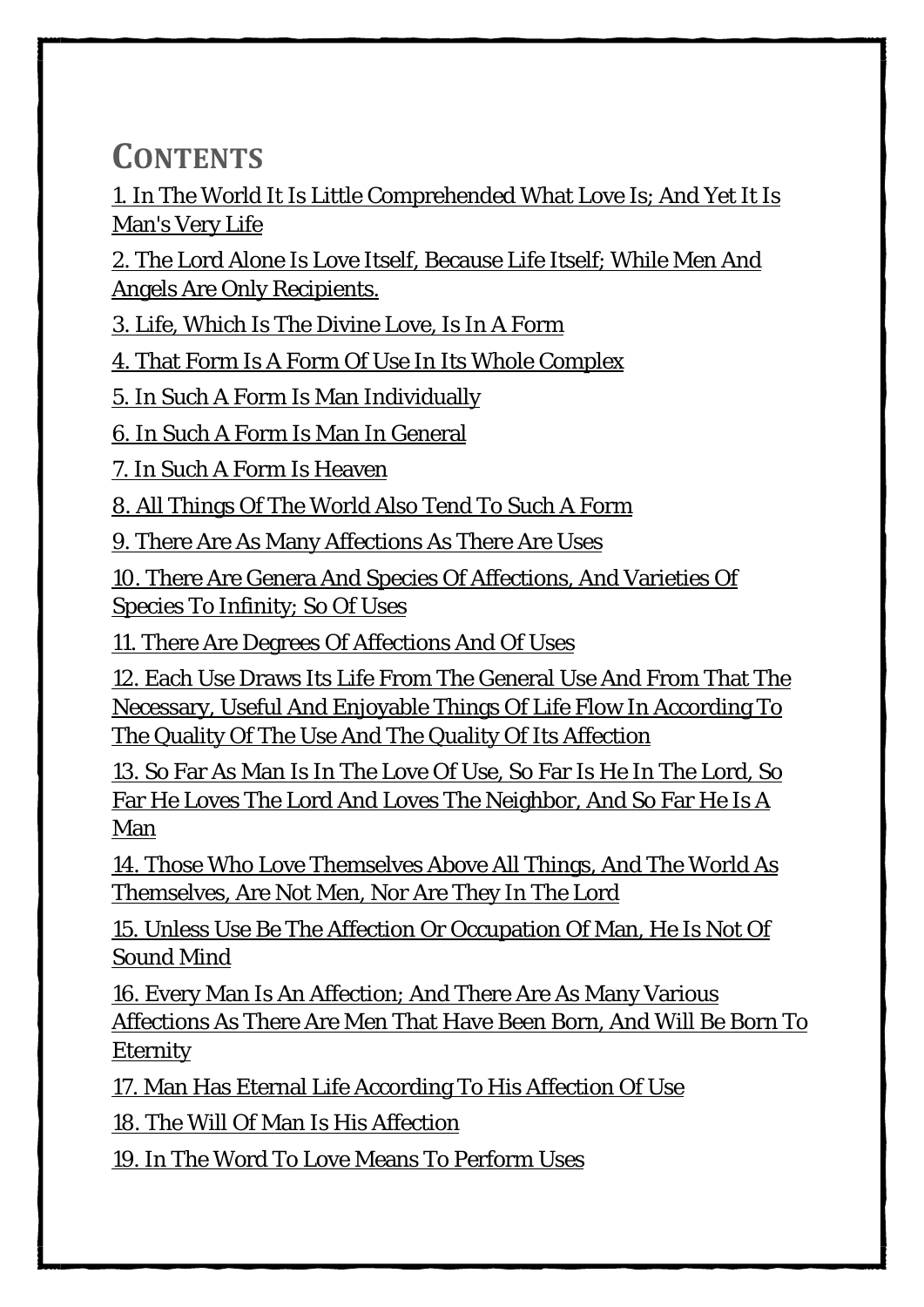[20. Love Produces Heat](#page-42-0)

[21. The Divine Love, Which Is Life Itself, By Means Of Heat Produces](#page-44-0)  [Spiritual Animal Forms, With Each And Everything In Them](#page-44-0)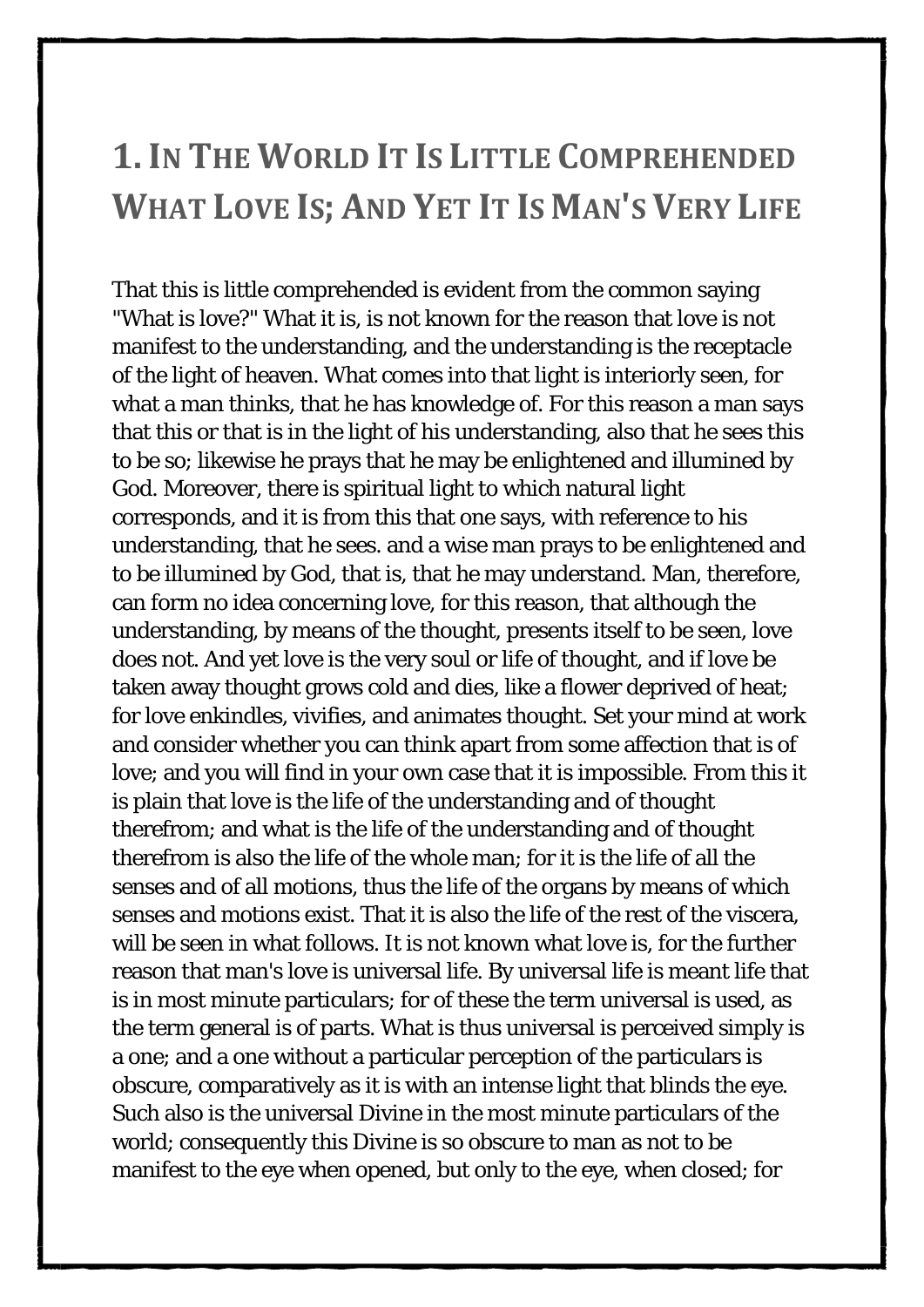the whole of the world is a work of the Divine love and the Divine wisdom; and wisdom in its most minute particulars is, as was said before, an intense Divine light that blinds.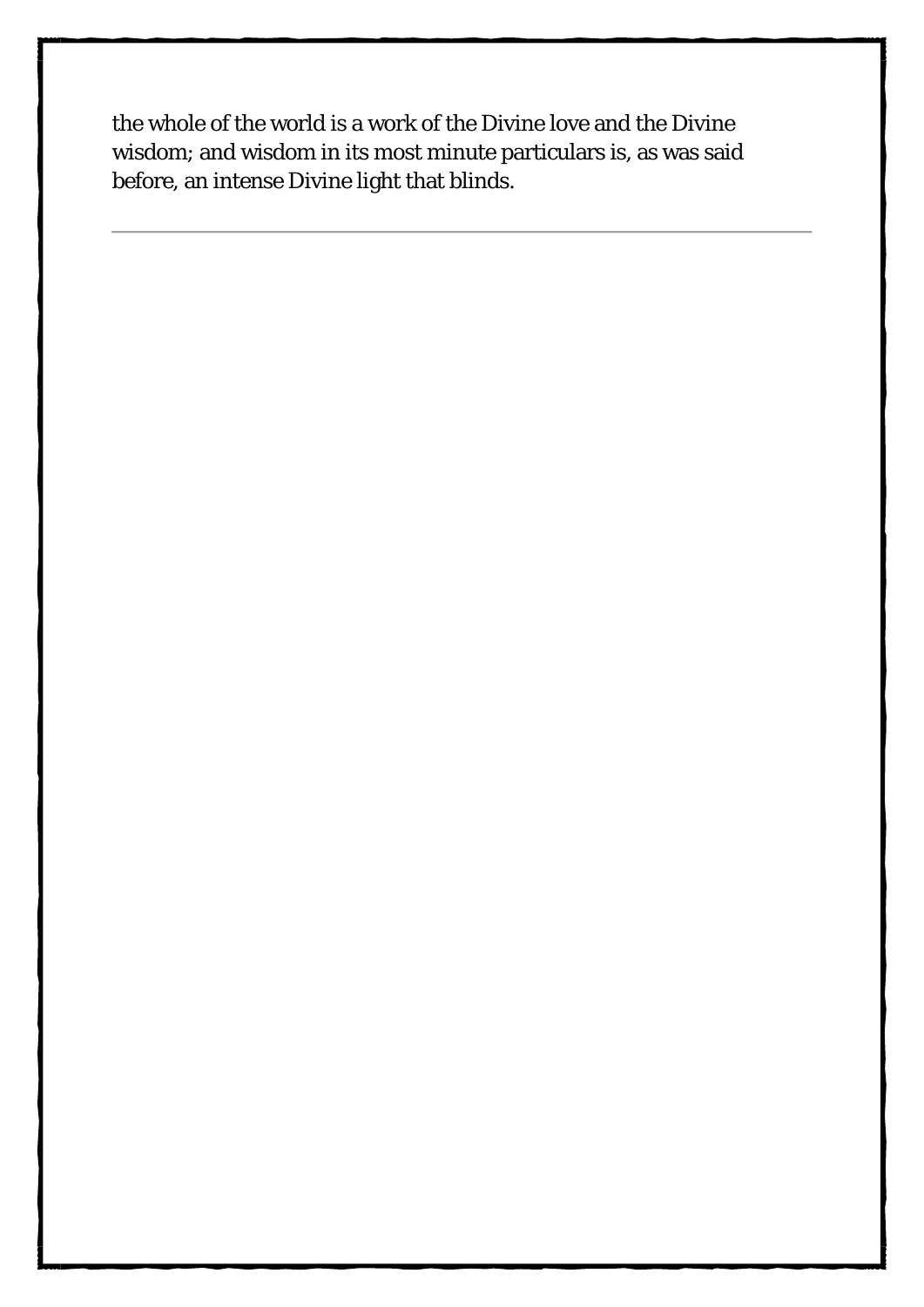## <span id="page-7-0"></span>**2. THE LORD ALONE IS LOVE ITSELF, BECAUSE LIFE ITSELF; WHILE MEN AND ANGELS ARE ONLY RECIPIENTS.**

 $\mathbf{z}$ 

This has already been illustrated by many things, to which the following only are to be added. The Lord, because He is the God of the universe, is uncreate and infinite, but men and angels are created and finite. The uncreate and infinite is the Very Divine in itself. Out of this man cannot be formed, for in such case he would be the Divine in itself; but he can be formed out of things created and finite, in which the Divine can be, and to which it can communicate its own life, and this by heat and light from itself as a sun, thus from its own Divine love; comparatively as it is with germinations in the earth, which cannot be formed from the very essence of the sun of the world, but must needs be formed out of created things of which soil is composed, within which the sun can be by its heat and light, and to which it can communicate its life. From this it is plain that a man and an angel are not in themselves life, but are only recipients of life. From all this it also follows, that the conception of man from his father is not a conception of life, but only of a first and purest form capable of receiving life; to which, as a stamen or initiament, substances and matters, succeeding one another, add themselves in the womb, in forms adapted to the reception of life in their own order and their own degree, even to the last, which is suited to the modes of the nature of the world.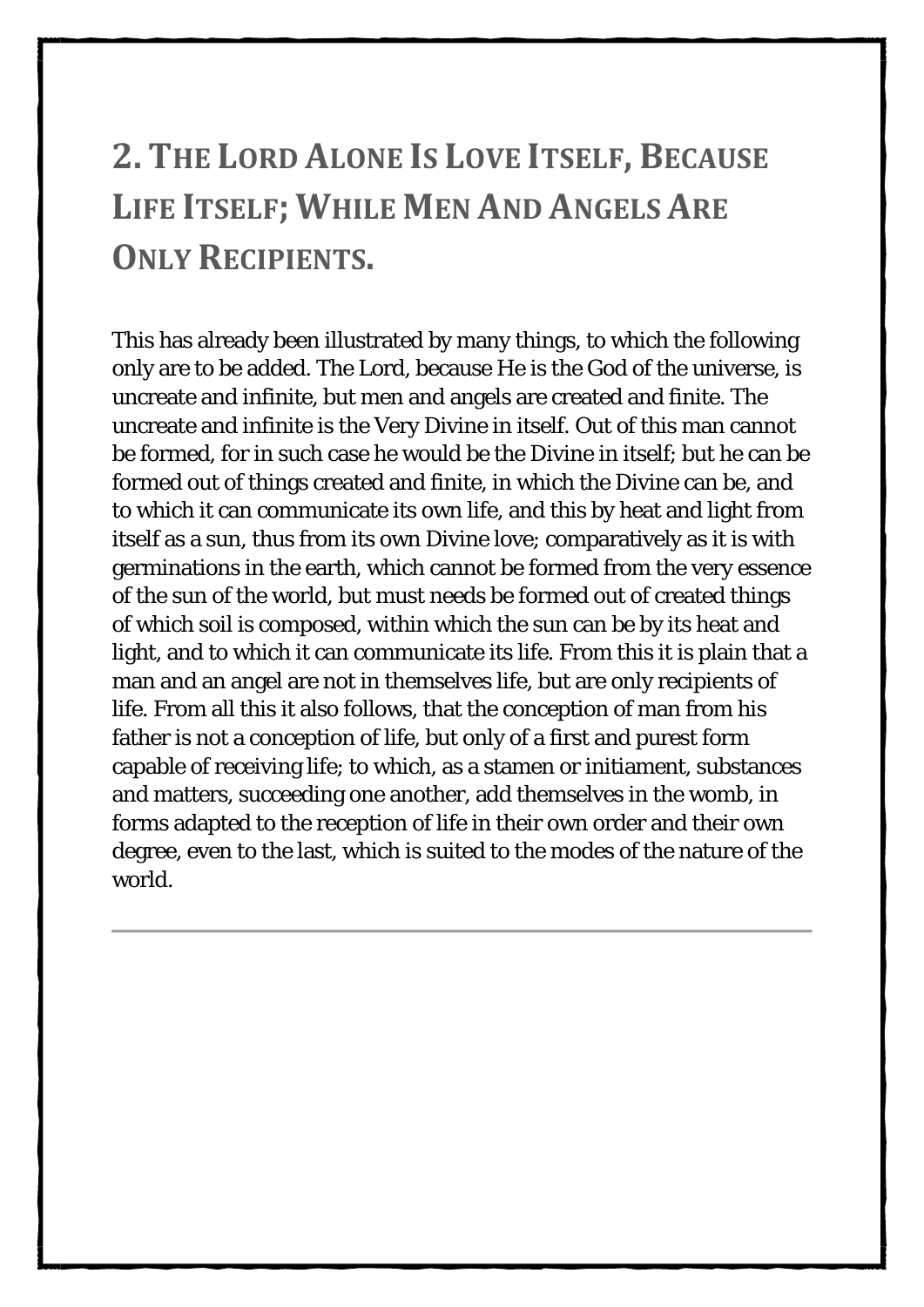#### <span id="page-8-0"></span>**3. LIFE, WHICH IS THE DIVINE LOVE,IS IN A FORM**

4

The Divine love, which is life itself, is not simply love, but it is the proceeding Divine; and the proceeding Divine is the Lord Himself. The Lord is indeed in the sun which appears to angels in the heavens, and from which proceed love as heat and wisdom as light; yet outside of that sun, love with wisdom is also the Lord. The distance is only in appearance; for the Divine is not in space, but is without distance, as was said above. There is an appearance of distance because the Divine love, such as it is in the Lord, cannot be received by any angel for it would consume them; for in itself it is hotter than the fire in the sun of the world; for this reason it is lessened gradually by infinite circumvolutions, until, tempered and accommodated it reaches the angels, who moreover, are veiled with a thin cloud lest they should be injured by its intensity. This is the cause of the appearance as of distance between the Lord as a sun, and heaven where angels are; nevertheless, the Lord Himself is present in heaven, but in away suited to reception. The Lord's presence is not like the presence of a man who occupies space, but it is a presence apart from space; that is, He is in things greatest and least, so that in things greatest He is Himself, and in things least is Himself. It is difficult, I know, for man to comprehend this, because it is difficult for him to remove space from the ideas of his thought; but it can be comprehended by angels, in whose ideas there are no spaces. In this respect spiritual thought differs from natural thought. Since, therefore, love proceeding from the Lord is a sun is the Lord Himself, and this love is life itself, it follows that the love itself which is life, is Man; thus that it contains in infinite form the things that are in man, one and all. These are conclusions from what has been said about the life of all things from the Lord, and about His providence, omnipotence, omnipresence, and omniscience.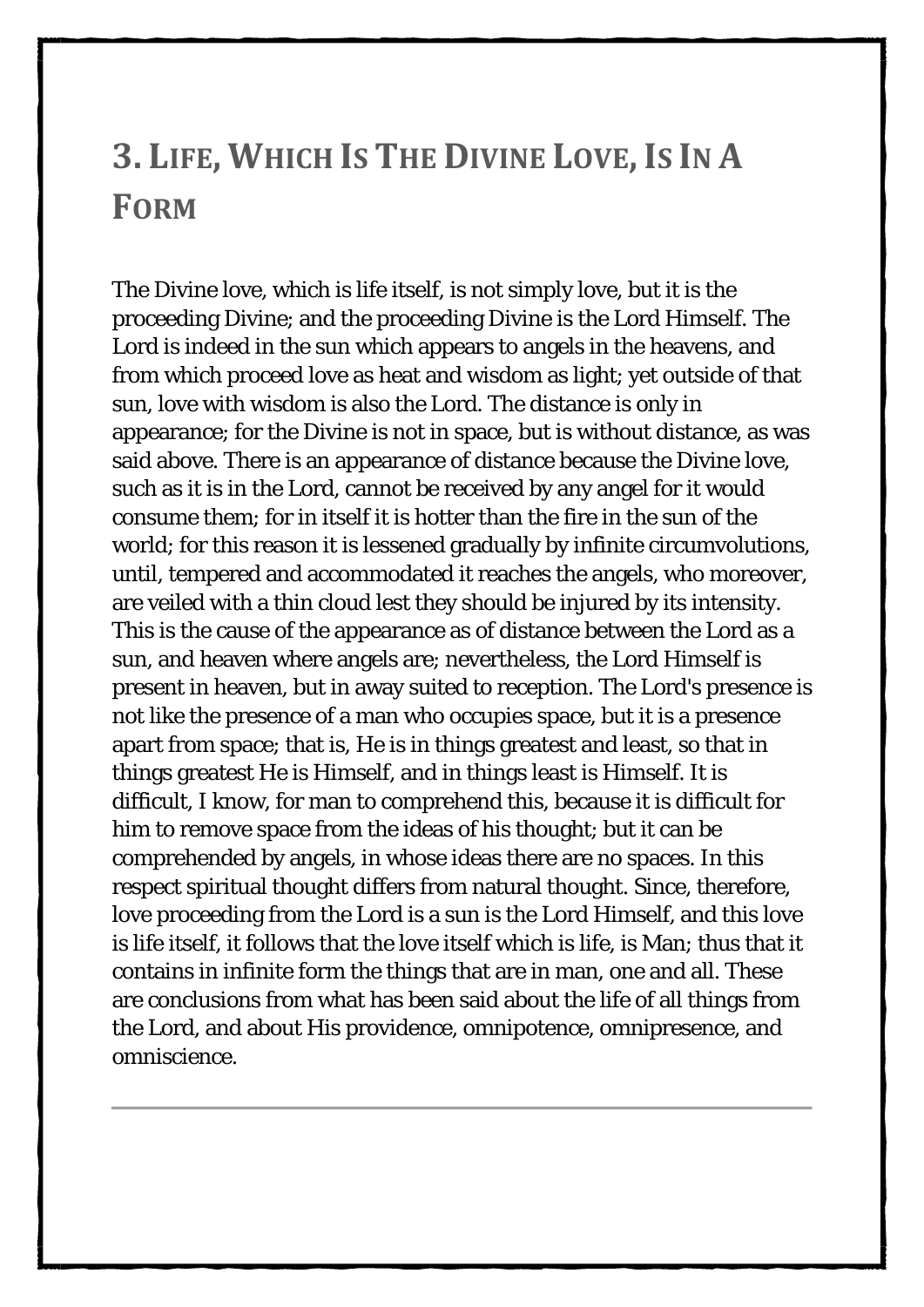#### <span id="page-9-0"></span>**4. THAT FORM IS A FORM OF USE IN ITS WHOLE COMPLEX**

That form is a form of use in its whole complex, since a form of love is a form of use; for the subjects of love are uses, because love wills to do goods, and goods are nothing else than uses; and since the Divine love infinitely transcends, its form is a form of use in its whole complex. That it is actually the Lord Himself who is with angels in the heavens and with men on earth and in those with whom He is conjoined by love, and that He is in them although He is infinite and uncreate, while angel and man are created and finite,-this cannot be comprehended by the natural man until by enlightenment from the Lord he can be withdrawn from the natural idea respecting space, and be brought thereby into light respecting spiritual essence, which, viewed in itself, is the proceeding Divine itself adapted to every angel, as truly to the angel of the highest heaven as to the angel in the lowest, and to every man, both the wise and the simple. For the Divine that proceeds from the Lord is Divine from first things even to ultimates. Ultimates are what are called "flesh and bone." That even these were made Divine by the Lord, He taught the disciples when He said that He hath flesh and bones which a spirit doth not have (Luke 24:39); moreover, He entered through doors that were shut, and became invisible; and this clearly proves that the ultimates of man in Him were made Divine, and that from this there is correspondence with the ultimates of man.

But how the Divine proceeding, which is the very and only life, can be in things created and finite, shall now be told. This life applies itself not to man, but only to uses in man. Uses themselves, viewed in themselves, are spiritual; while the forms of use, which are members, organs, and viscera, are natural. But yet these are series of uses; to such an extent that there cannot be a particle, or the least of any particle, in any member, organ, or viscus, that is not a use in form. The Divine life applies itself to the uses themselves in every series, and thereby gives life to every form; from this man has the life that is called his soul. With men this truth seems beyond comprehension, but it is not so with angels; yet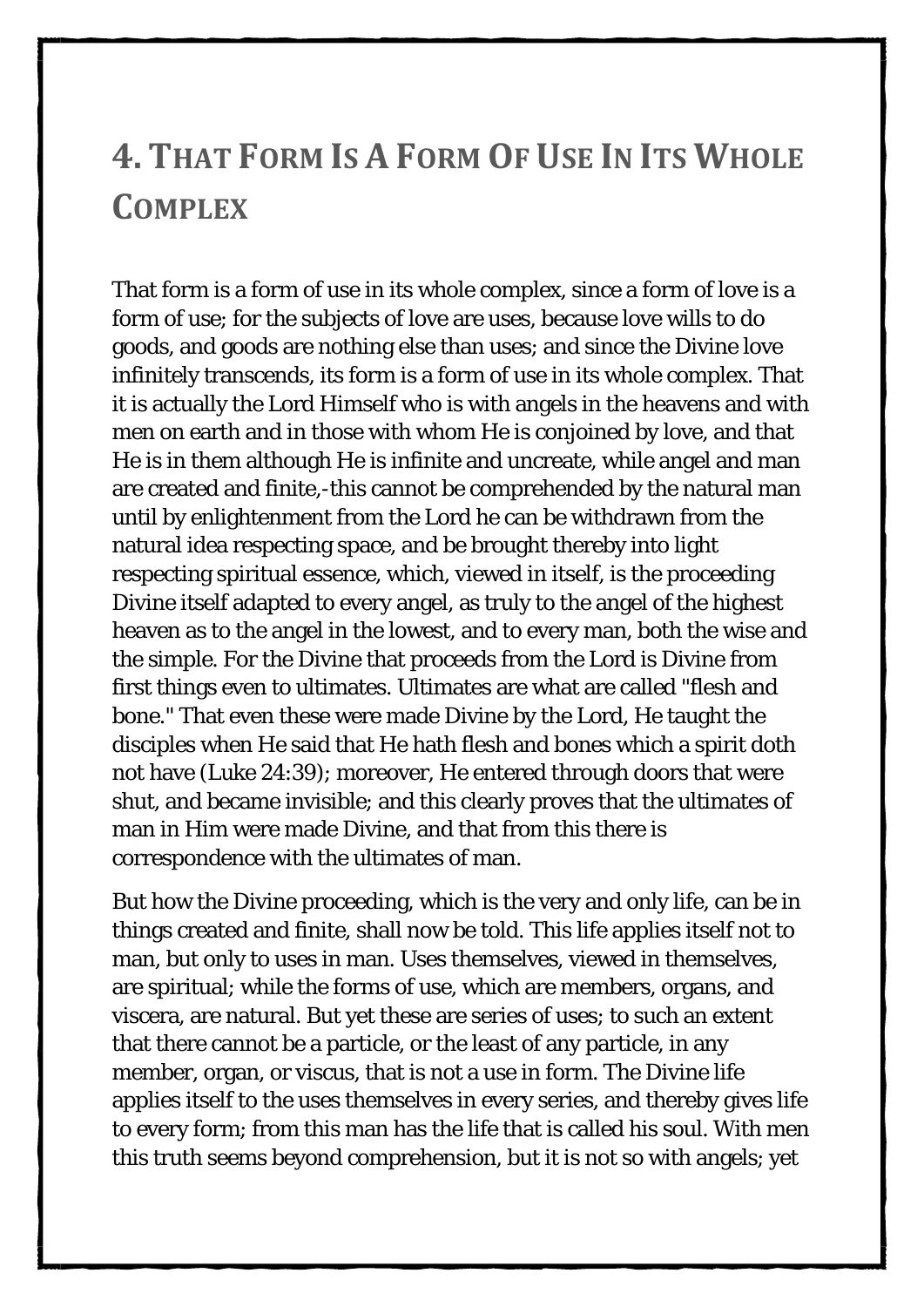it does not so far transcend the human understanding but that it may be seen as through a lattice, by those who wish to see. It does not transcend my understanding, which is an enlightened rational understanding.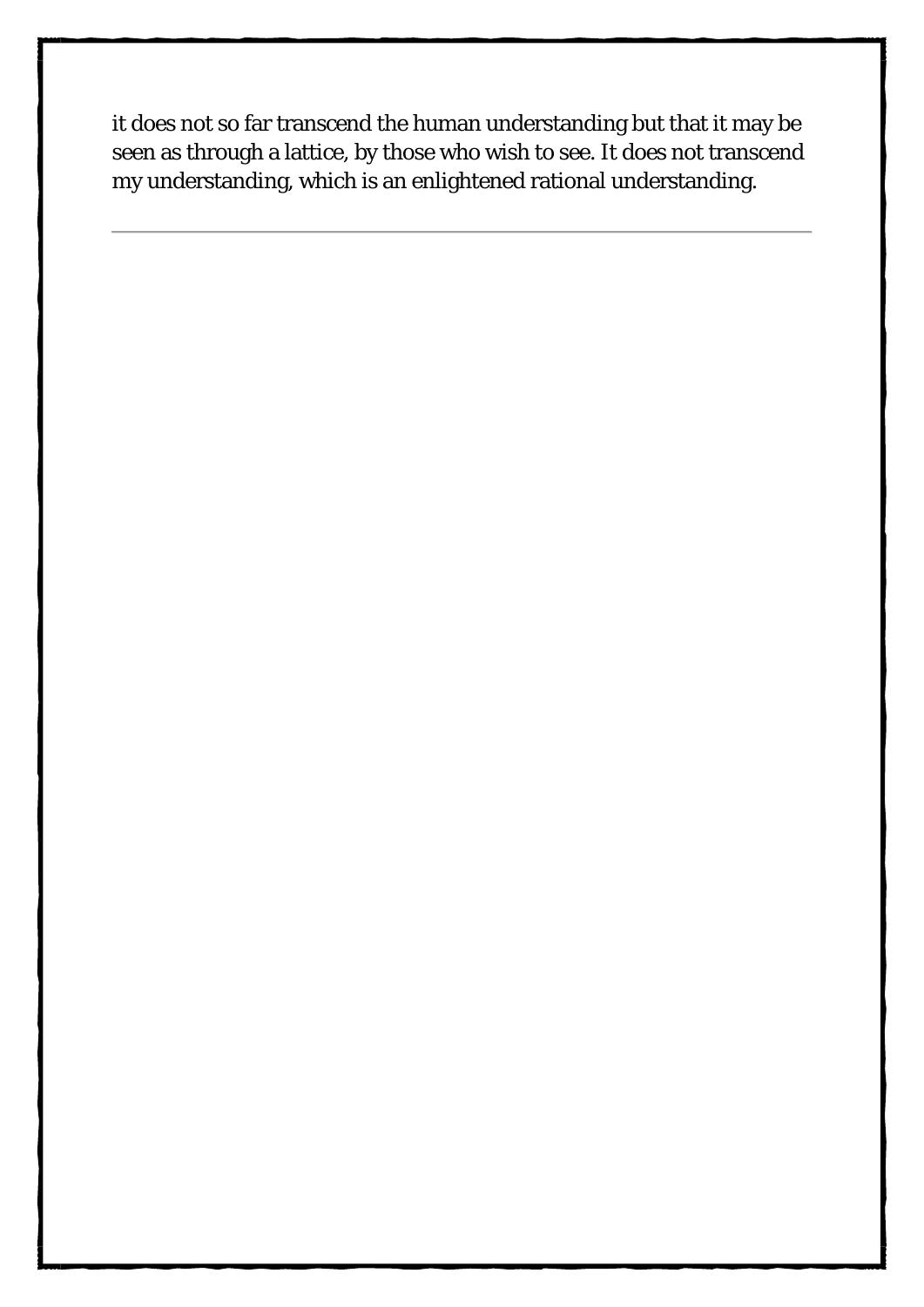#### <span id="page-11-0"></span>**5.IN SUCH A FORM IS MAN INDIVIDUALLY**

7

That man is in such a form individually can be seen by those only who survey all things that are in man, not only with the eye of the anatomist but also with the eye of reason. He who surveys them with the eye of reason will see that every particular, and most particular thing therein, is formed from use, and for use; and that each part and particle has a function in general; and that the common use, which is the common good, looks to each minute particular as itself therein; and, on the other hand, the minute particular looks to itself in the general. By this means all things that are in the body, from the head to the soles of the feet, are a one; and this even so that man is wholly unconscious that he consists of so many myriads of parts with various and diverse functions. In illustration of this subject it will be sufficient to survey with the eye of reason the structure of the lungs and of the trachea, and to consider their uses.

In regard to the lungs.-Their most general use is respiration, which is effected by admitting air through the larynx, the trachea, the bronchia and their ramifications, into the vesicles of the lobules, whereby the lungs alternately expand and contract. In doing this they induce reciprocal motions in the whole organic body and in all its members; for the heart and lungs are the two fountains of all the general motions throughout the body, whereby the parts of the body, one and all, are led into their own activities and vital functions. They also consociate the voluntary motor life, which is dependent upon the cerebrum, with the natural motor life, which is controlled by the cerebellum. It is also their use to give such disposition to all the viscera of the body, and especially to its motors called muscles, that the will may carry out its movements harmoniously, and without break in any part. Their use also is, both to act concurrently with all the tones of speech and of song, and also to produce them as from a womb. Another use is, to receive within themselves all the blood of the body from the right side of the heart, to purify it from all that is viscid and unclean, and to cast out these impurities; also to supply it from the inhaled air with new elements that serve as food, and to send it back as if made new into the left chamber of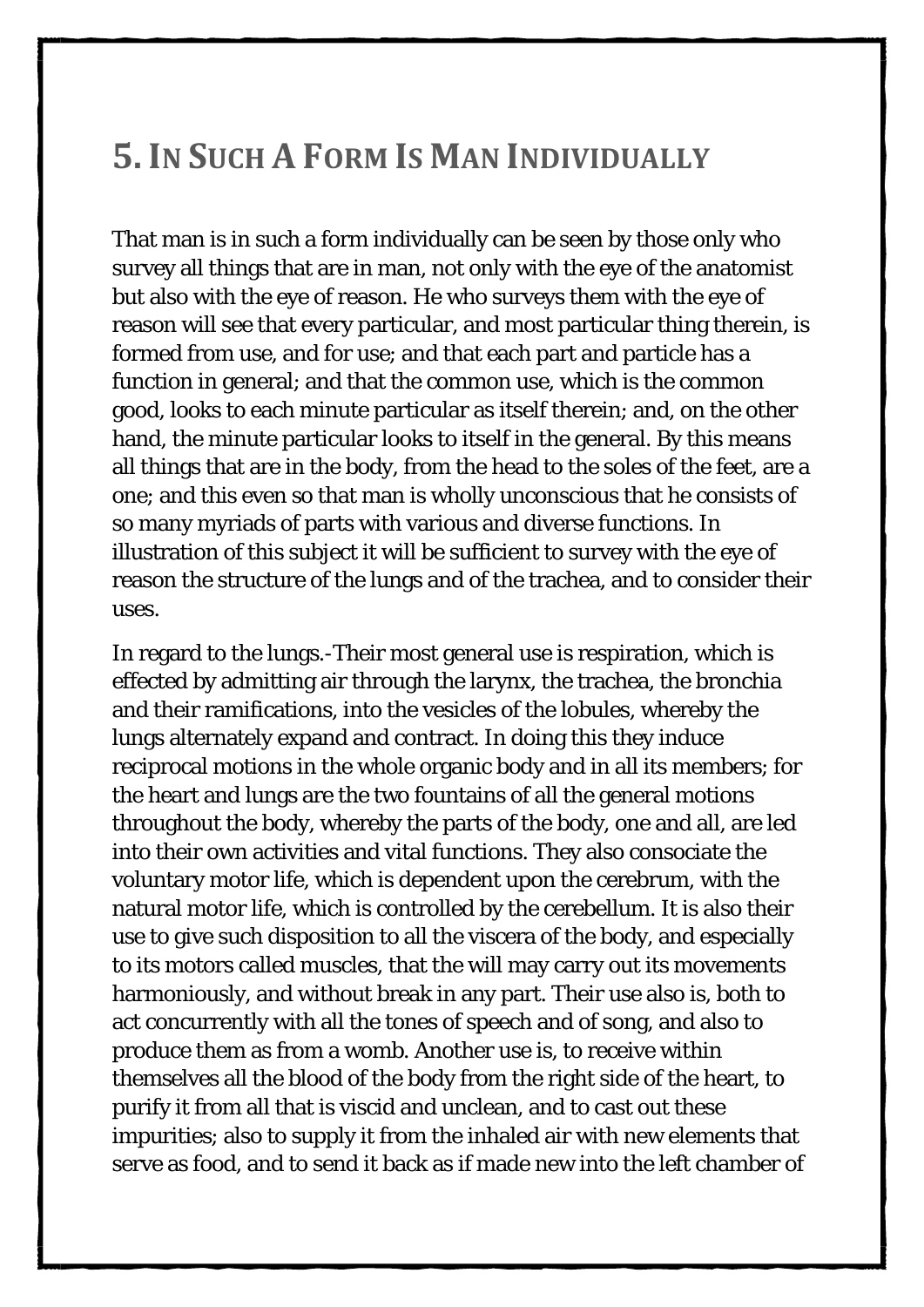the heart; thus their use consists in converting venous blood into arterial. And so the lungs are of service to the blood as a place for the offices of straining, cleansing, refreshing and preparing it; also as a place for purifying the air. In addition to these uses of the lungs, there are many others, both general and particular; and every pore and every little lobe therein is a partner in all the offices, that is, uses; some more closely and some more, remotely.

In regard to the trachea.-Its uses are, (1) To afford a channel for the auras and breath of the lungs, to pass and re-pass; and to accommodate itself to each and every different mode of action of the lungs, both in inspiration and expiration. (2) To examine and cleanse the air about to pass into the lungs, that nothing hurtful may enter; and to impregnate with vapors the air as it passes out, thus attracting effete exhalations, and expelling them; also in general to clear the lungs of viscid phlegm by expectoration. (3) To serve as a pillar and support to the larynx and the epiglottis; to adapt itself entirely to all their commands and tremulous vibrations; to dispose the walls of its canal so that the air may impinge upon them, and to make tense its membrane, so that when the air impinges, the membrane may tremble; and thus, in a rudimentary way, to excite sound which the larynx and the glottis may form, that is, may modulate, into singing or speech; also to moisten the larynx continually with a vapory dew. (4) To aid and assist it's neighbor, the esophagus, in its office of swallowing. (5) To extend the alternate respiratory movements of the lungs to the neighboring parts, and by means of these to parts more and more remote; namely, to the esophagus, and by this, in connection with the diaphragm, to the stomach, and so to the abdominal viscera; also to the ascending carotid artery and the descending jugular vein, and to the great sympathetic nerves,-the intercostal and the par vagum; thus establishing the motor life of the body. (6) To insinuate into the neighboring parts, and through these into parts highest and lowest, its own sonorous vibrations and those of the larynx; and to excite the arterial blood mounting to the head and the brain, and the venous blood returning to the head and the brain, and to exhilarate and animate them by a general modification; thus establishing the sensual life of the body. [1](#page-12-0) Moveover, from the bones that are in relation with the trachea, and at the same time from those belonging to

-

<span id="page-12-0"></span><sup>1</sup> See The Animal Kingdom published 1744, Part Second, p. 38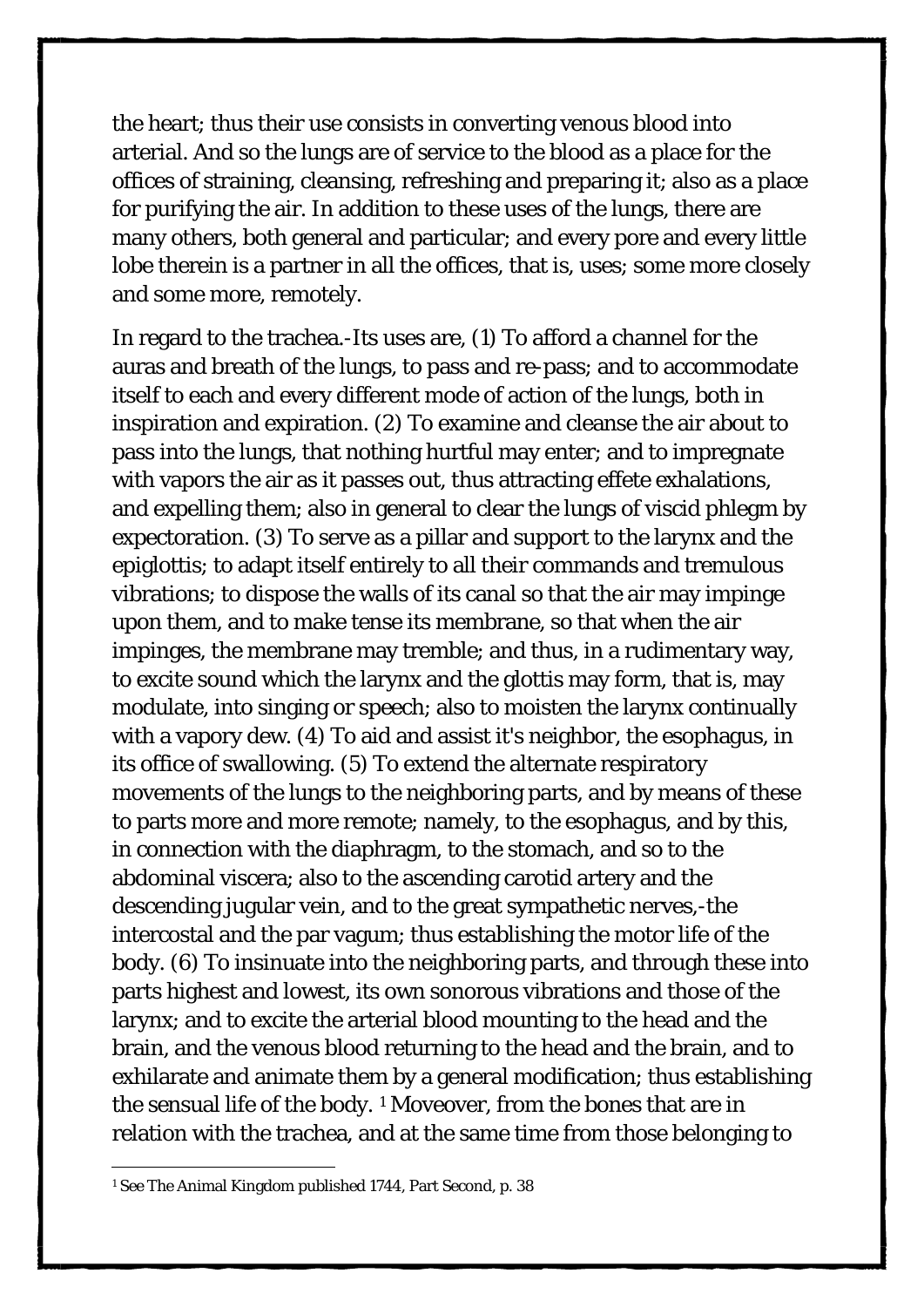the larynx and epiglottis, which are not here enumerated, a mind endowed with understanding, and cultivated by the sciences, with anatomy only as a teacher and the eye as a guide, may be taught and may know how Nature modulates sounds, and determines their relations in articulation. There is nothing in acoustics, music or harmony, however profound and recondite, nor anything in the vibrations and tremblings of a continuous body, nor in the modifications of a contiguous volume or atmosphere, however hidden and interior, which the spiritual has not here brought forth out of Nature, from her innermost, gathered into one, and conferred upon those two organs, and at the same time on the ear. [2](#page-13-0) 

There are like arcana in all the other viscera, both of the head and of the body and still more in those that lie inwardly concealed and cannot be examined by any eye; for the more interior a thing is, the more perfect it is. In a word, the preeminent life, or excellency of life, in every member, organ, and viscus, consists in this,-that whatever is proper to any is common to all; and thus in every particular thing there is an idea of the whole man. It is this arcanum that will now be stated as a conclusion:- Man is the complex of all uses; of all that are possible, both in the Spiritual world and in the natural world; and every use, from the idea of the universe in it, is like a man, but such a man as the use is, that is, such is its function is in general. This is true of man because he is a recipient of life from the Lord; for life which is from the Lord is the complex of all things of uses to infinity; since the Lord alone is Man, in Himself having life, from whom is everything of life; and unless the form of use were infinite in the Lord, it could not possibly exist as finite in any man.

-

<span id="page-13-0"></span><sup>2</sup> See The Animal Kingdom published 1744, Part Second, p. 38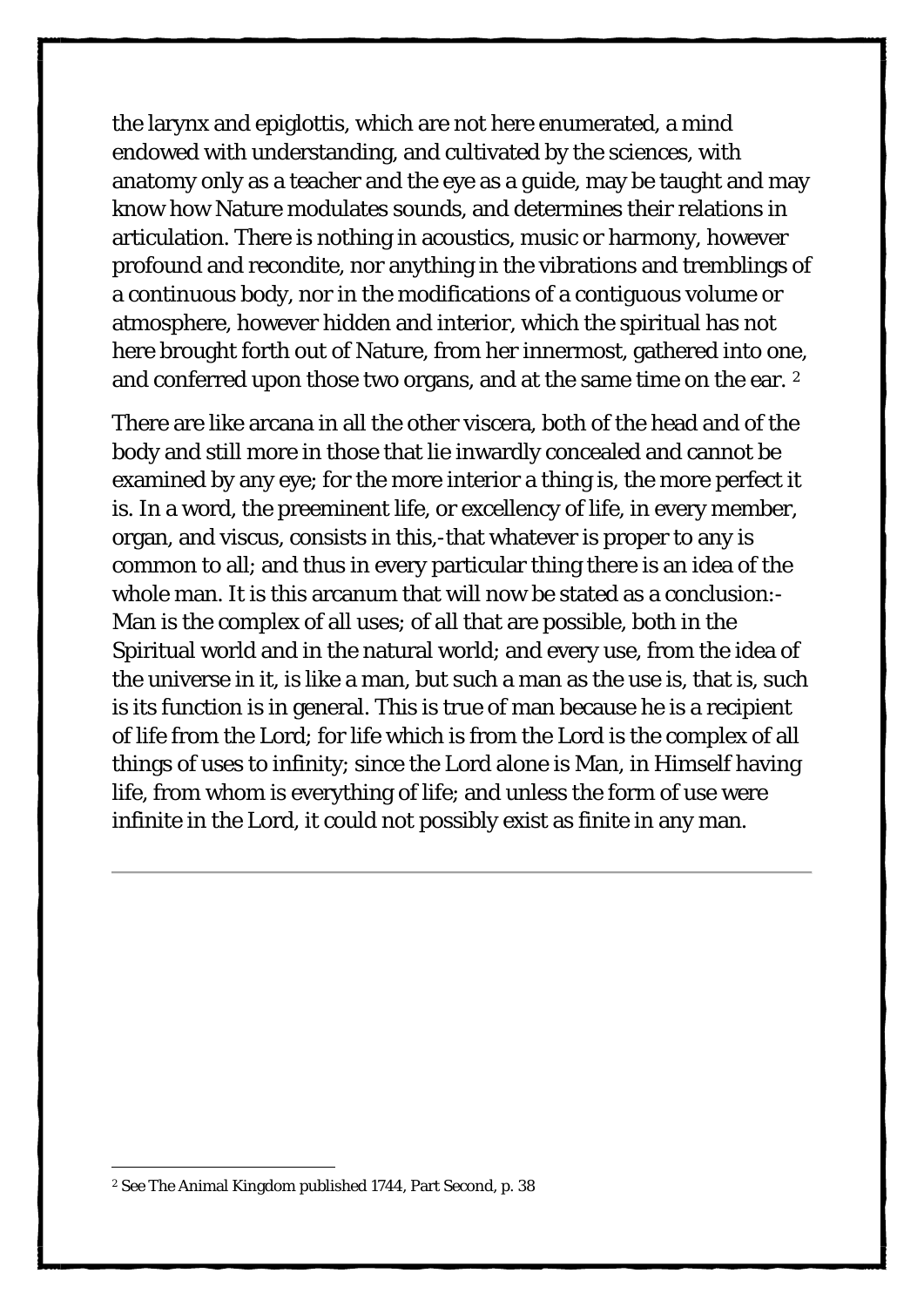#### <span id="page-14-0"></span>**6.IN SUCH A FORM IS MAN IN GENERAL**

By man in the most general sense is meant the whole human race; by man in a general sense are meant the men of one kingdom taken together; in a sense less general those of a single province in a kingdom; in a sense still less general those of a city; in a particular sense those of a house; and in an individual sense every man. In the Lord's view, the whole human race is as one man; all in a kingdom are also as one man; likewise, all in a province, all in a city, and all in a house. It is not the men themselves that are thus seen together, but the uses with them. They that are good uses, that is, that perform uses from the Lord, when viewed together, are seen as a man perfect in form and beautiful; these are such as perform uses for the sake of the uses; that is, that love uses because they are uses of the house, of the city, province, kingdom, or of the whole world. But they that perform uses, not for the sake of uses, but for the sake of themselves alone, or the world alone, likewise appear before the Lord as one man, but as an imperfect and deformed man. From what has now been said, it can be seen that the Lord has regard to men in the world, to each according to his use, and to men in the mass according to uses united in the form of a man. By uses are meant the uses of each one's function, which are the uses of his office, pursuit, and occupation. In the Lord's sight these uses are good works themselves. Whereas all in any kingdom appear before the Lord as one man according to their love of uses, it is plain that all the English appear before Him as one man; likewise all the Dutch, all the Germans, all the Swedes and Danes, also the French, the Spaniards, the Poles, the Russians; but each nation according to its uses. Those in the several kingdoms that love the uses of their offices because they are uses, appear together as a man-angel; and those that love the uses of their offices for the sake of pleasures alone apart from uses appear together as a mandevil. Traders, in the man-angel, are those that love trading, and love wealth for the sake of trading, and at the same time look to God; but traders, in the man-devil, are those that love wealth, and love trading only for the sake of wealth. With the latter there is avarice, which is the root of all evils, but not with the former. For to love wealth alone, and not any use that may come of it, that is, to regard wealth in the first place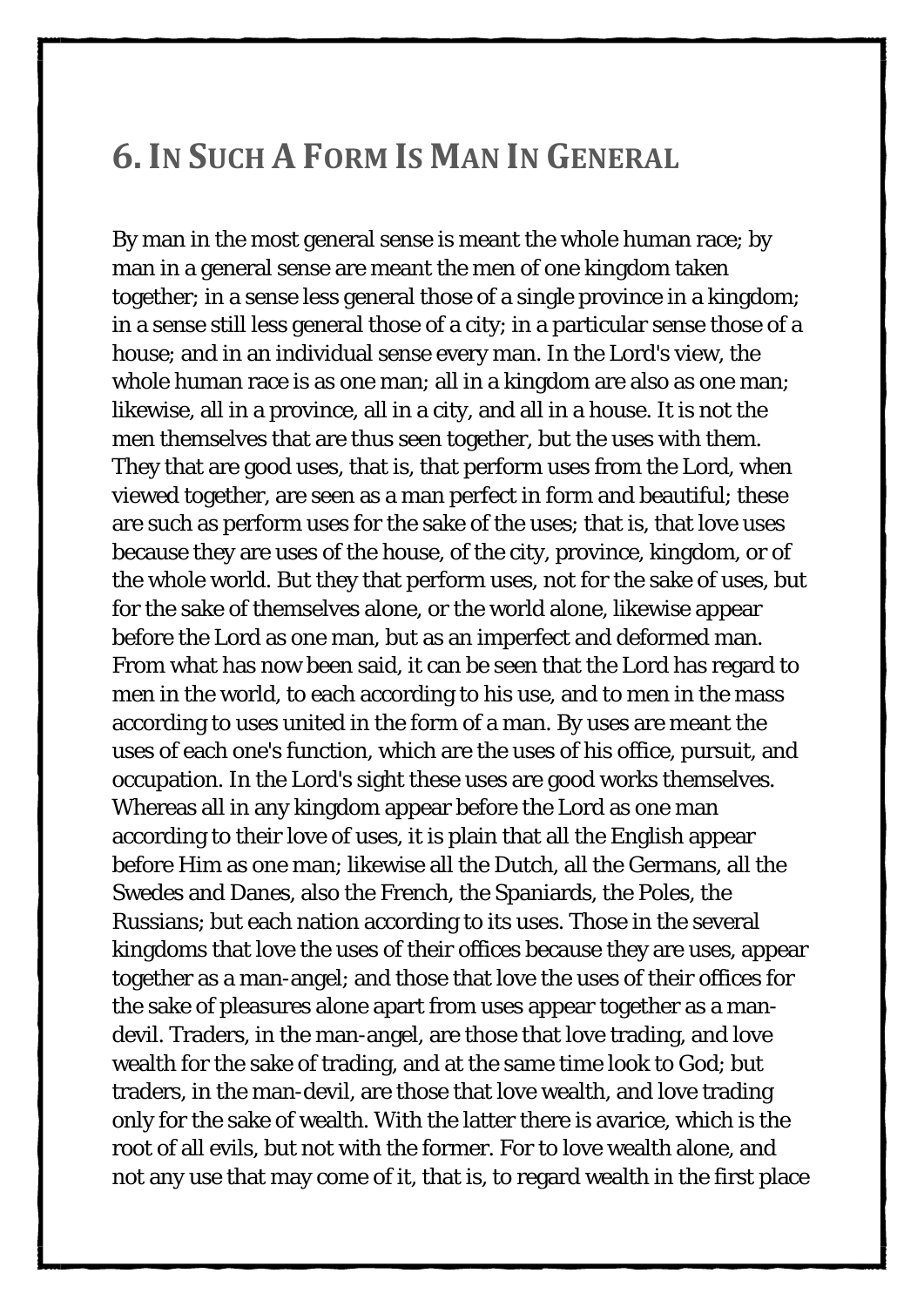and trading as secondary, is to be avaricious. Such men are, useful to a kingdom, but chiefly when they die, for then their wealth passes into the public use of those engaged in trade; the benefit that then accrues from such wealth is benefit to the kingdom, but not to the souls of those who gathered it.# In a word, accumulation of wealth by trading for the sake of wealth alone, is Jewish trading; but accumulation of wealth by trading for the sake of trading, is Dutch trading. Opulence is not harmful to the latter, but it is to the former. [#AUTHOR'S NOTE:-] These indeed benefit the common wealth by accumulating wealth in it, and enriching it; but they do not benefit their own souls.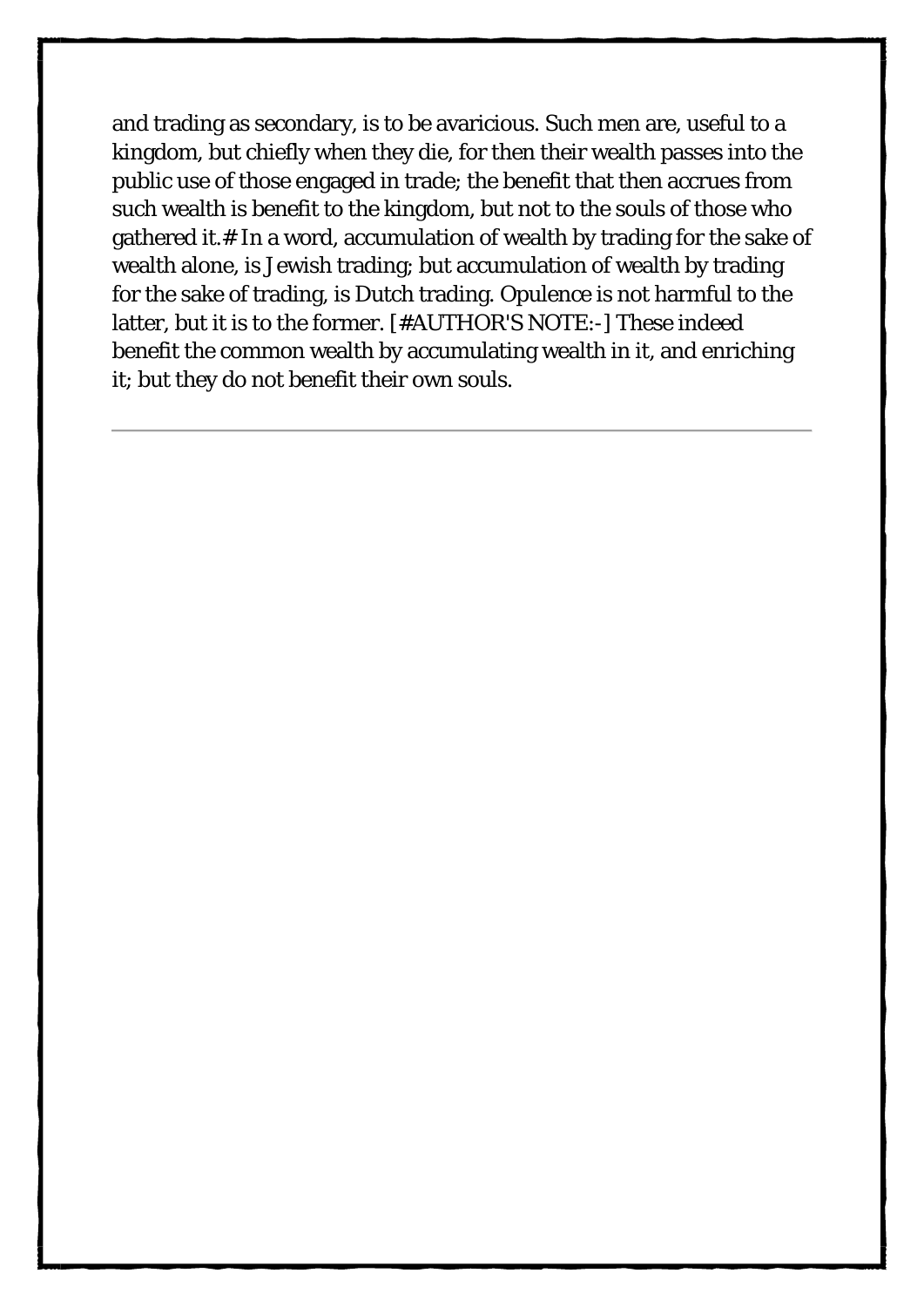#### <span id="page-16-0"></span>**7.IN SUCH A FORM IS HEAVEN**

It has been shown in the Arcana Coelestia that the whole heaven is divided, as it were, into provinces, according to the uses of all the members, organs and viscera of the human body; also that it is known by angels in the heavens in what provinces the different societies are; for instance, what societies are in the province of the eyes, of the ears, of the nostrils, of the mouth, and of the tongue; also what are in the province of the liver, of the pancreas, of the spleen, of the kidneys, of the ureters, and what in the province of the generative organs. All societies that are in these provinces correspond perfectly to the uses of the above-mentioned members, organs, and viscera in man. It is from this correspondence that the whole heaven appears before the Lord as one man; in like manner each province of heaven, and every society of a province. It is also from this correspondence that all angels and all spirits are men in every respect like men in the world; and for the reason that the Divine proceeding from the Lord, which is life and form, is Man, both in what is greatest and in what is least, as has often been said before. This correspondence, in general and in particular, has been treated of in the Arcana Coelestia (in the following articles: n. 3021, 3624-3633, 3636- 3643, 3741-3745, 3883-3896, 4039-4055, 4218-4228, 4318-4331, 4403- 4421, 4523-4533, 4622-4633, 4652-4660, 4791-4805, 4931-4953, 5050- 5061, 5171-5189, 5377-5396, 5552-5573, 5711-5727, 10030). In order that hell, too, may be in that form, everyone there is compelled to works; but because they that are in hell do their works not from the love of use, but from the need of food and clothing, they appear indeed as a man, but as a man-devil (concerning which see above).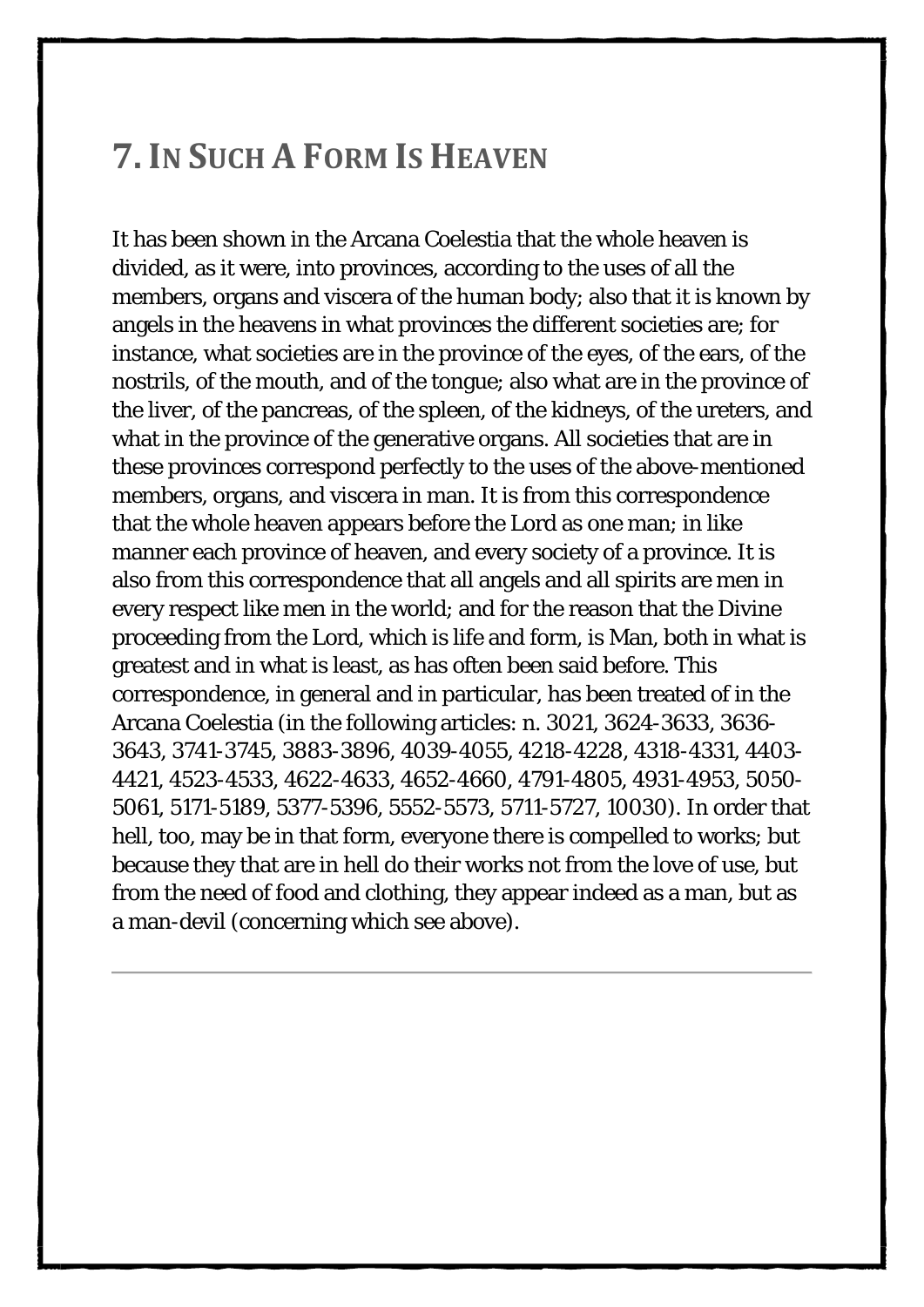#### <span id="page-17-0"></span>**8. ALL THINGS OF THE WORLD ALSO TEND TO SUCH A FORM**

By all things of the world are meant animate things including those that walk or crawl on the earth, those that fly in the heavens, and those that swim in the waters; also the things of the vegetable kingdom,-trees and shrubs, flowers, plants, and grains. But the atmosphere, waters, and matters of the earth are only means for the generation and production of these. From the creation of the universe, and finally of the earth, and of all things that are in them, it can be seen more fully than from anything else that the Divine Love, which is life itself and is the Lord, is in the form of forms of all uses, which form is Man. For from creation nothing is found on the earth that is not for use. The entire mineral kingdom is full of uses; there is not in it a grain of dust, nor a lump of such grains, that is not for use. The entire vegetable kingdom is full of uses; not a tree, plant, flower, or blade of grass can be found that is not for use; yea, neither anything in a tree, plant, flower, or blade of grass, that is not for uses; each thing is the form of its own use. The entire animal kingdom, too, is full of uses; not an animal, from the little worm to the lion, can be found, that is not for use, and that is not also the form of its own use. The same is true of all things that are above the earth, even to the sun. In a word, every point in creation and in things created, is a use; yea, it is in an ascending [3](#page-17-1) series from use in firsts to use in ultimates, thus from use to use continually;-a manifest proof that the Creator and Former, who is the Lord, is the infinite sum of all uses; in His essence love, and in His form Man, in whom that sum is. Who that is willing to consider these things with common intelligence can be so unsound in his reason as to think that such things are works of the dead sun, and thus of dead Nature?

-

<span id="page-17-1"></span><sup>3</sup> The Latin has "ascending." The context seems to call for "descending."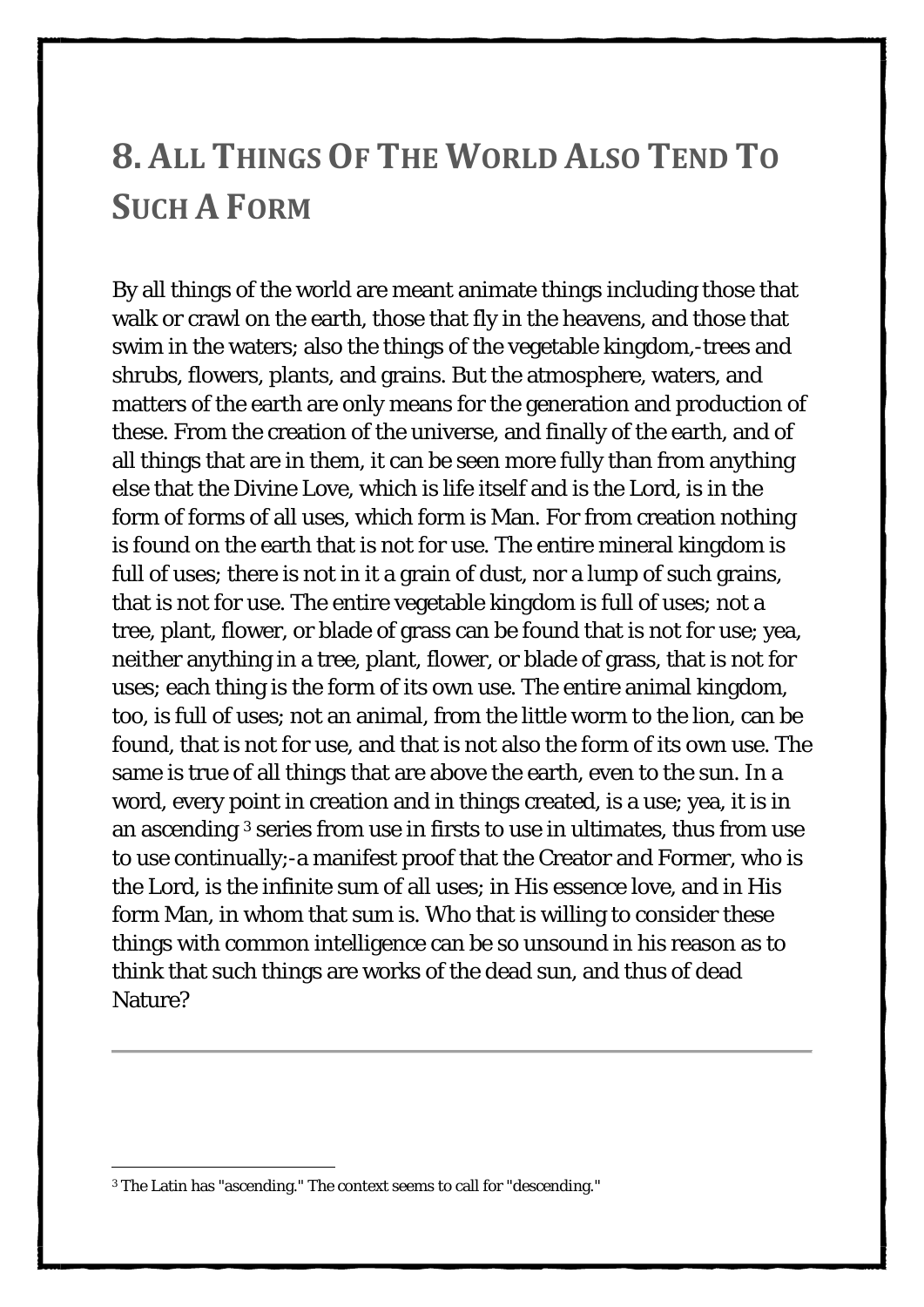#### <span id="page-18-0"></span>**9. THERE ARE AS MANY AFFECTIONS AS THERE ARE USES**

There are many things that bear witness that the Divine love is life itself, and that love therefrom with man is his life; but among these proofs, this is especially clear, namely, that man's spirit is nothing but affection, consequently that man after death becomes in affection, an angel of heaven if he be an affection of good use, and a spirit of hell if he be an affection of evil use. For this reason the whole heaven is divided into societies according to the genera and species of affections; and likewise, in an opposite manner, hell. From this it is that whether you speak of affections or of societies in the spiritual world, it is the same. By affections are meant the continuations and derivations of love. Love may be compared to a fountain, and affections to the streams issuing from it. Love may also be compared to the heart, and affections to the vessels leading out and continued from it; and it is well known that the vessels that convey blood from the heart resemble their heart in every point, so as to be as it were extensions of it - from this is the circulation of the blood from the heart through the arteries, and from the arteries into the veins, and back to the heart. So with affections; for these are derived and continued from love, and produce uses in forms, and in these proceed from the firsts of the uses to their ultimates, and from these they return to the love from which they started: from all which it is plain that affection is love in its essence; and that use is love in its form.

The conclusion from this is, that the objects, that is, the ends of affections, are uses, therefore also their subjects are uses, and that the very forms in which affections exist are effects which are effigies of the affections; in which they proceed from the first end to the last, and from the last end to the first, and by them they perform their works, offices, and exercises. From what has now been said, who cannot see that affection alone is not anything, but that it becomes something by being in use; and that affection for use is nothing but an idea, unless it be in form; and that affection for use in form is nothing but a potency, the affection first becoming something when it is in act? This act is the very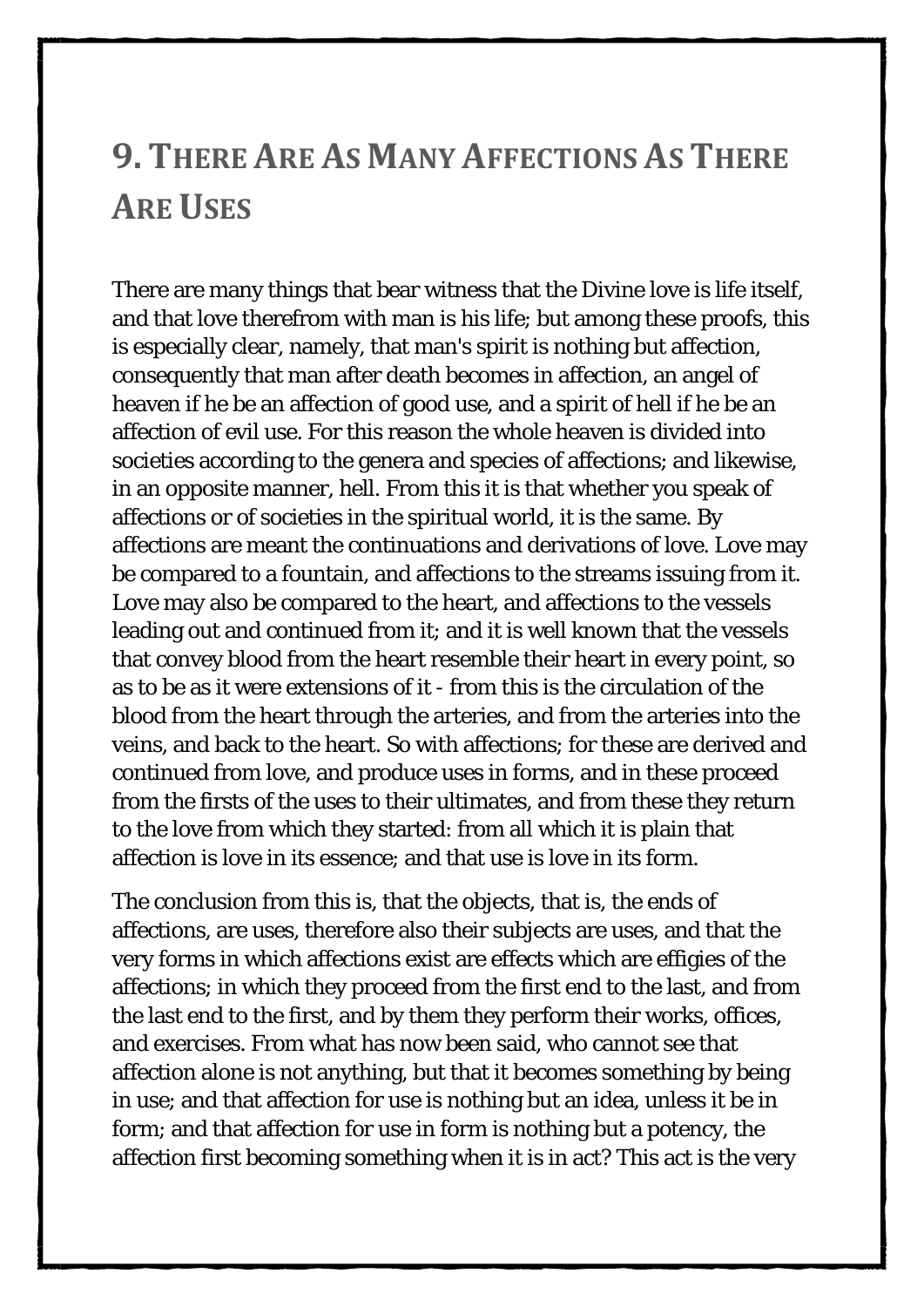use that is meant, which in its essence is affection. Now, since affections are the essence of uses, and uses are the subjects of affections, it follows that there are as many affections as there are uses.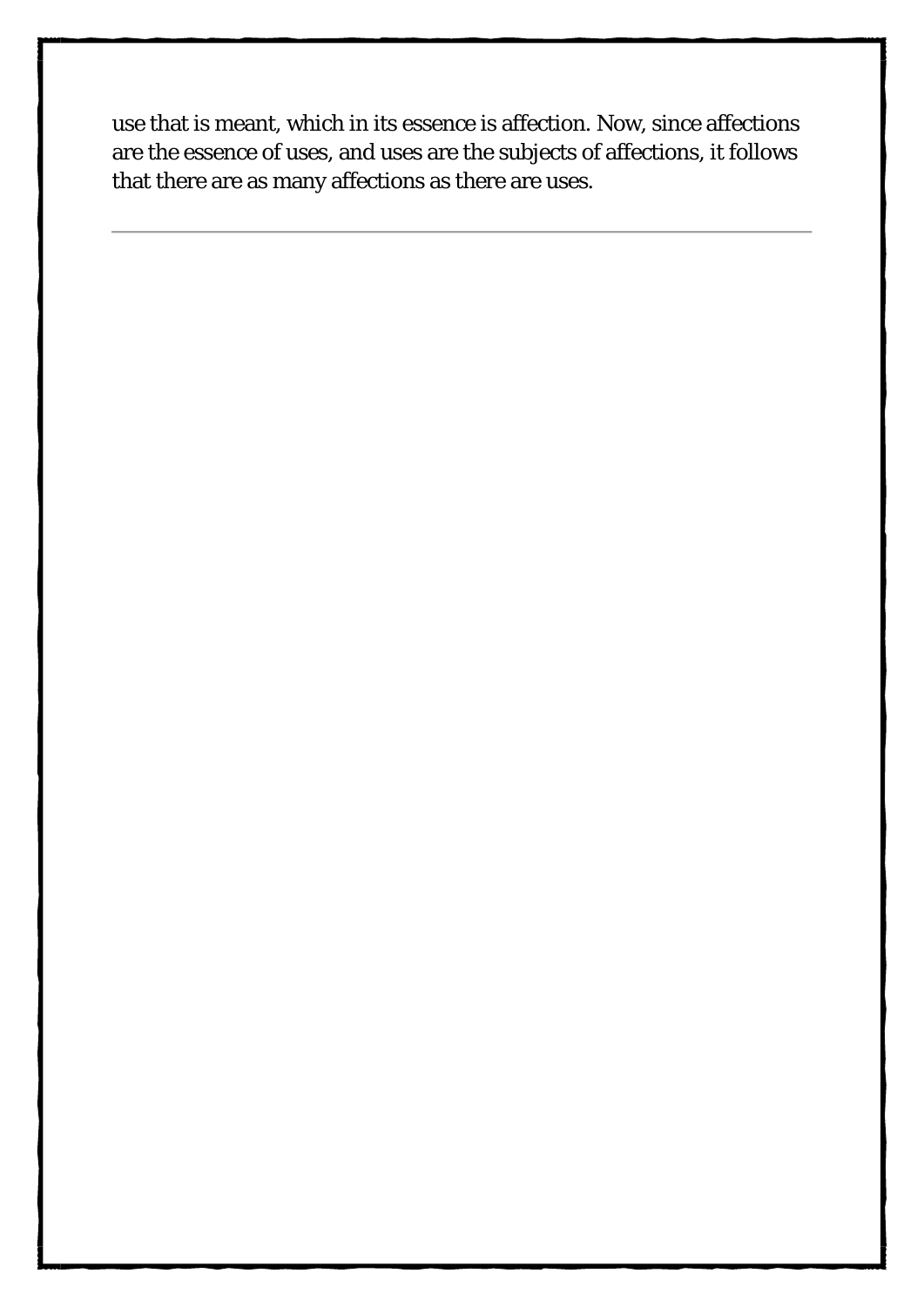## <span id="page-20-0"></span>**10. THERE ARE GENERA AND SPECIES OF AFFECTIONS, AND VARIETIES OF SPECIES TO INFINITY; SO OF USES**

This may be shown from the human body, from the human race, from the angelic heaven, and from the animal and vegetable kingdoms. In each of these there are genera of affections or of uses, and species and varieties, in untold numbers; for there can be no single thing the same as another, but it varies; and this variety is everywhere distinguished into genera and species, and both of these into varieties; and the varieties in themselves are infinite, because they are from the Infinite. That this is the case, anyone can see from human faces, of which, from the day of creation, there has never been one so entirely like another as to be the same, nor can there ever be; so in the human body, it is impossible for any least thing therein to be identical with any other. It is the same with affections and their uses. That this is so, man is so profoundly ignorant as to ask what affection is, and what love is; consequently this can be made clear only from heaven, where all are affections from the Divine love, which is life itself. In heaven the Divine love, which is life itself, is distinguished into two kingdoms; one in which love to the Lord reigns, and another wherein love for the neighbor reigns. In love to the Lord uses as to their source are involved, in love to the neighbor, uses as to their object. The Divine love, which is life itself, is further distinguished into lesser realms, which may be termed provinces; and these again into societies, and these into families and houses. Such in the heavens are distinctions of the Divine love, into genera, and into species, and the species again into their divisions, which are meant by varieties. Affections, and likewise uses, are thus distinguished, for the reason that every angel is an affection, and is also a use.

As all things in hell are in opposition to the things that are in heaven, so it is with the love there. Diabolical love, which is death itself, is there also distinguished into two kingdoms; one in which love of self reigns, and another in which love of the world reigns. In the love of self, evil uses as regards their source, which is self, are involved; and in love of the world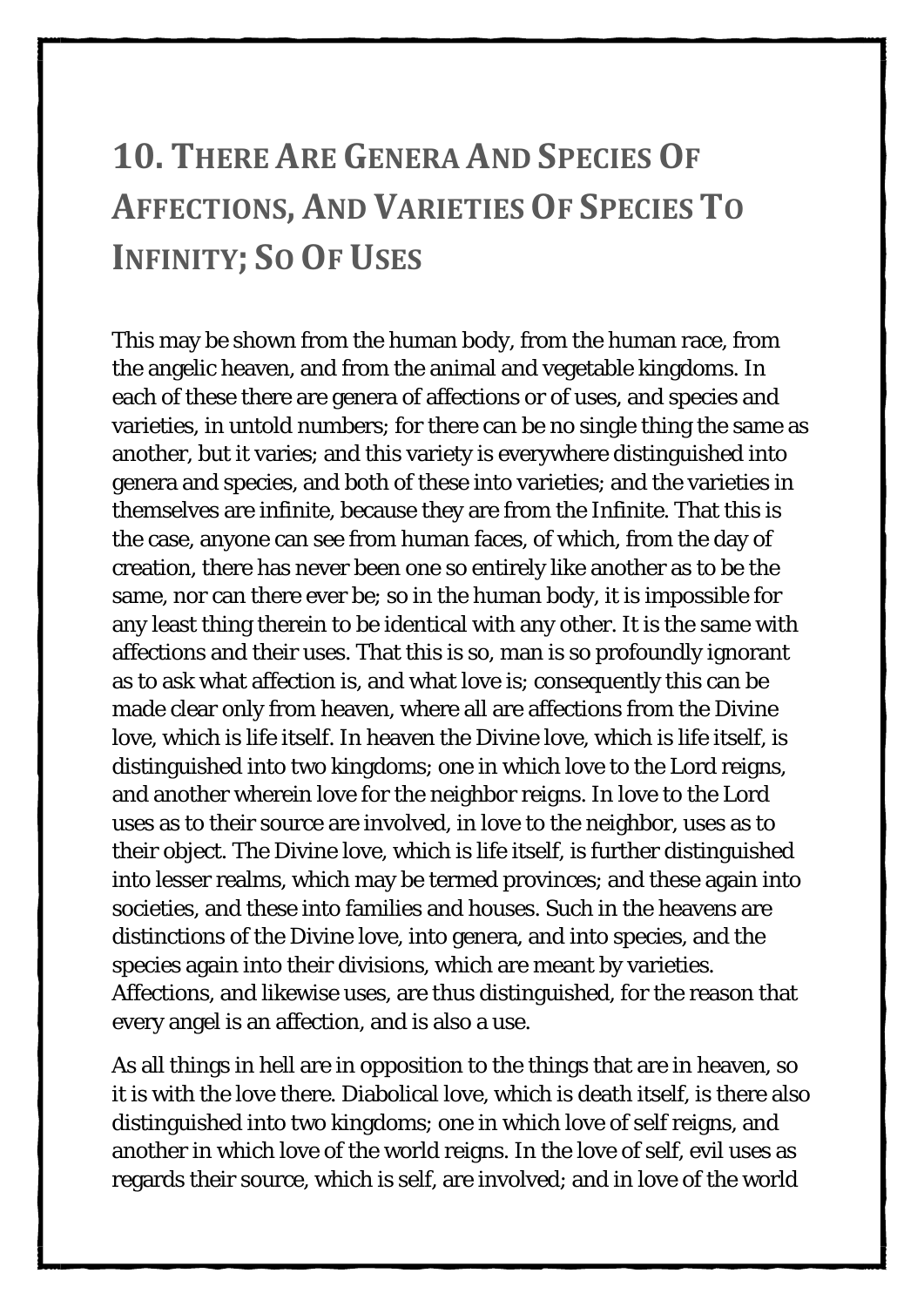evil uses as regards their object are involved; these uses because they are done from self, are also done for the sake of self, for all love returns as in a circle to the source from which it comes. This diabolical love is further distinguished into provinces, and these again into societies, and so on. There are like distinctions of affections in the human body, and parallel distinctions of uses; since, as has been said above, all things of man, correspond to all things of heaven. The heart and lungs in man correspond to the two kingdoms of heaven; the members, organs, and viscera in man correspond to the provinces of heaven, and the tissues of the several members, organs, and viscera correspond to the societies of heaven. Since these things in general and in particular are uses, and uses live from the life which is love, their life can be called nothing else than the affection of use. As it is in the human body and also in heaven, so is it in the whole human race; since this, like heaven, is as one man before the Lord, as has been said above. That the animate things of the earth, and also its plants, are in like manner distinguished into genera and species, and into their varieties, is well known. In the animal kingdom there are two most general divisions, in one are the beasts of the earth, and in the other the birds of heaven. And in the vegetable kingdom there are likewise two most general divisions, in one are fruit-bearing trees, in the other seed-bearing plants. From the distinctions in these it can be seen that there are genera and species of affections, and varieties in the species, to infinity; and in like manner of uses; since, as has been said before, natural affections are the souls of animals, and the uses of affections are the souls of vegetables.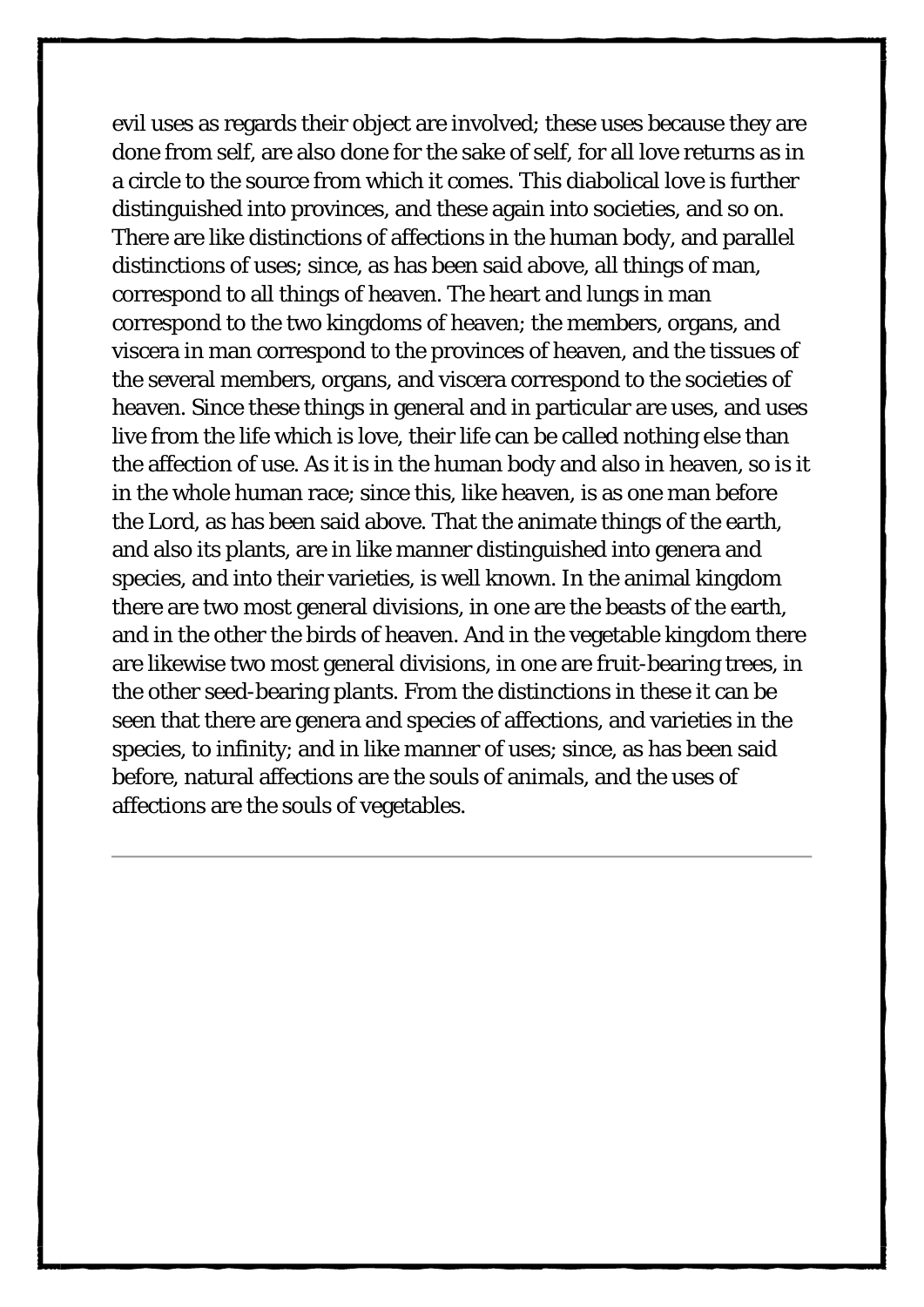#### <span id="page-22-0"></span>**11. THERE ARE DEGREES OF AFFECTIONS AND OF USES**

There are continuous degrees and there are discrete degrees. Both of these are in every form in the spiritual world and in the natural world. All are acquainted with continuous degrees; few, however, have any knowledge of discrete degrees, and those who have no knowledge of these grope as in the dark when they are investigating the causes of things. Degrees of both kinds are described in the work on Heaven and Hell (n. 38). Continuous degrees, which all know about, are like the degrees from light to shade, from heat to cold, from rarity to density. Such gradations of light, of heat, of wisdom and of love, are in every society of heaven within itself. They who are in the midst of a society are in clearer light than those who are in the ultimates, the light diminishing according to distance from the center even to the ultimates. It is the same with wisdom; those who are in the midst or center of a society are in the light of wisdom, while those who are in the ultimates or circumferences are in the shade of wisdom and are simple. It is the same with love within societies. The affections of love, which make the wisdom of those in societies and the uses of the affections which make their life, continually lessen from the midst or center even to the ultimates or circumferences.

Such are continuous degrees. But discrete degrees are wholly different. These do not advance in one plane to the sides around, but from highest to lowest; and for this reason they are called descending degrees. They are separated as efficient causes and effects are, which in their turn become efficient causes even to the lowest effect. They are also like a producing force in relation to the forces produced, which in turn become producing even to the last product. In a word, they are degrees of the formation of one thing from another; thus they are the degrees from first or highest to last or lowest, where formation subsists. Therefore things prior and posterior, also things higher and lower, are such degrees. All creation was effected through such degrees, and all production is by means of them, and likewise all composition in the nature that belongs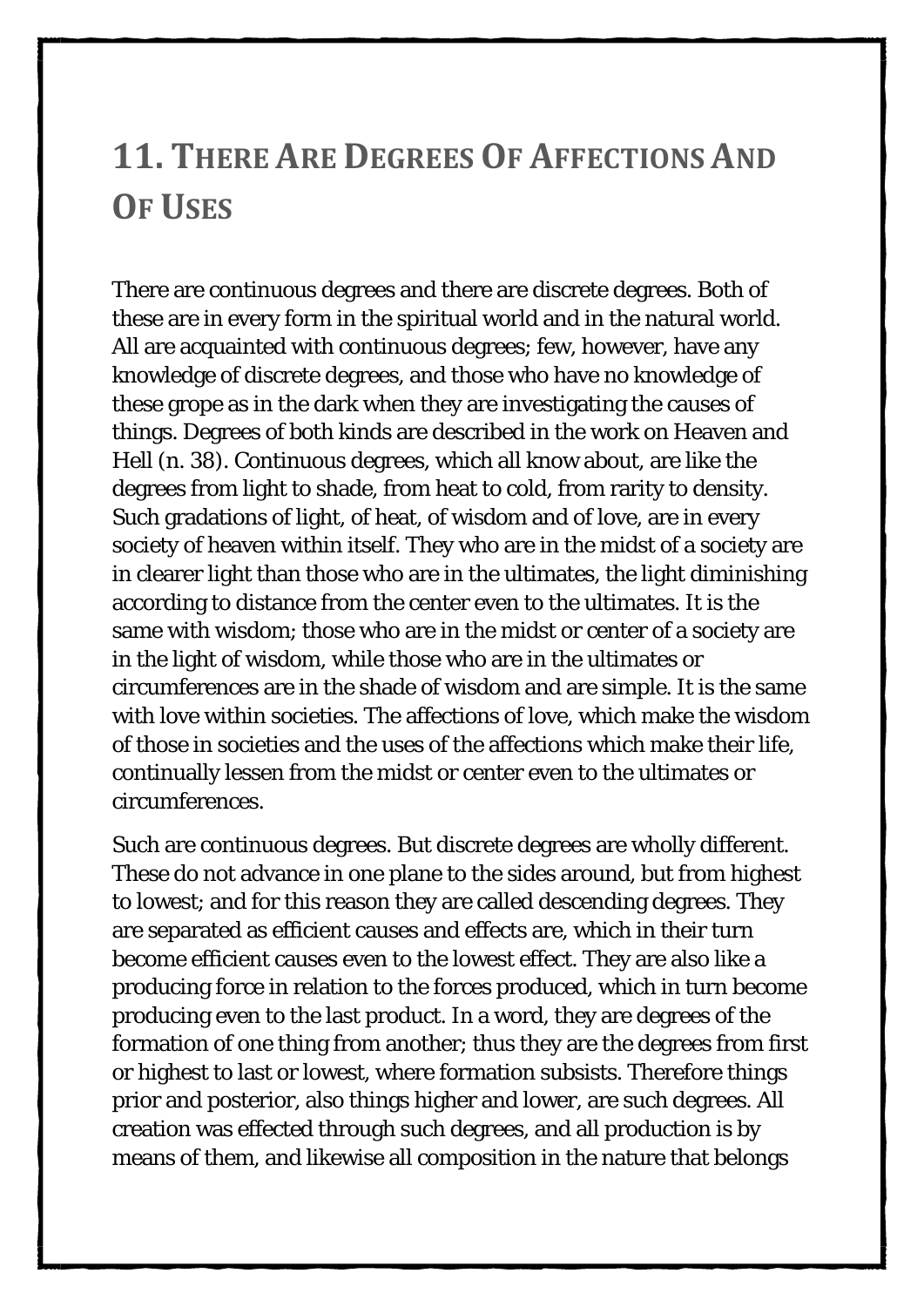to this world; for in analyzing anything that is composite you will see that one thing therein is from another, even to the very last, which is the general of them all.

The three angelic heavens are distinguished from each other by such degrees and in consequence one is above another. The interiors of man, which belong to his mind, are distinguished from each other by such degrees; so, too, are light which is wisdom and heat which is love, in the heavens of angels and in the interiors of men; and the same is true of the light itself that proceeds from the Lord as a sun, and of the heat itself that also proceeds from Him; and for this reason the light in the third heaven is so refulgent, and the light in the second heaven is of such shining whiteness as to exceed the noonday light of the world a thousand fold. The same is true of the wisdom, for in the spiritual world light and wisdom are in equal degree of perfection. The same is true of the degrees of affections; and as this is true of the degrees of affections it is true also of the degrees of uses, for the subjects of affections are uses. It is to be known further that in every form, both spiritual and natural, there are both discrete and continuous degrees. Without discrete degrees there is not that within a form that constitutes a cause or soul, and without continuous degrees there is no extension or appearance of it.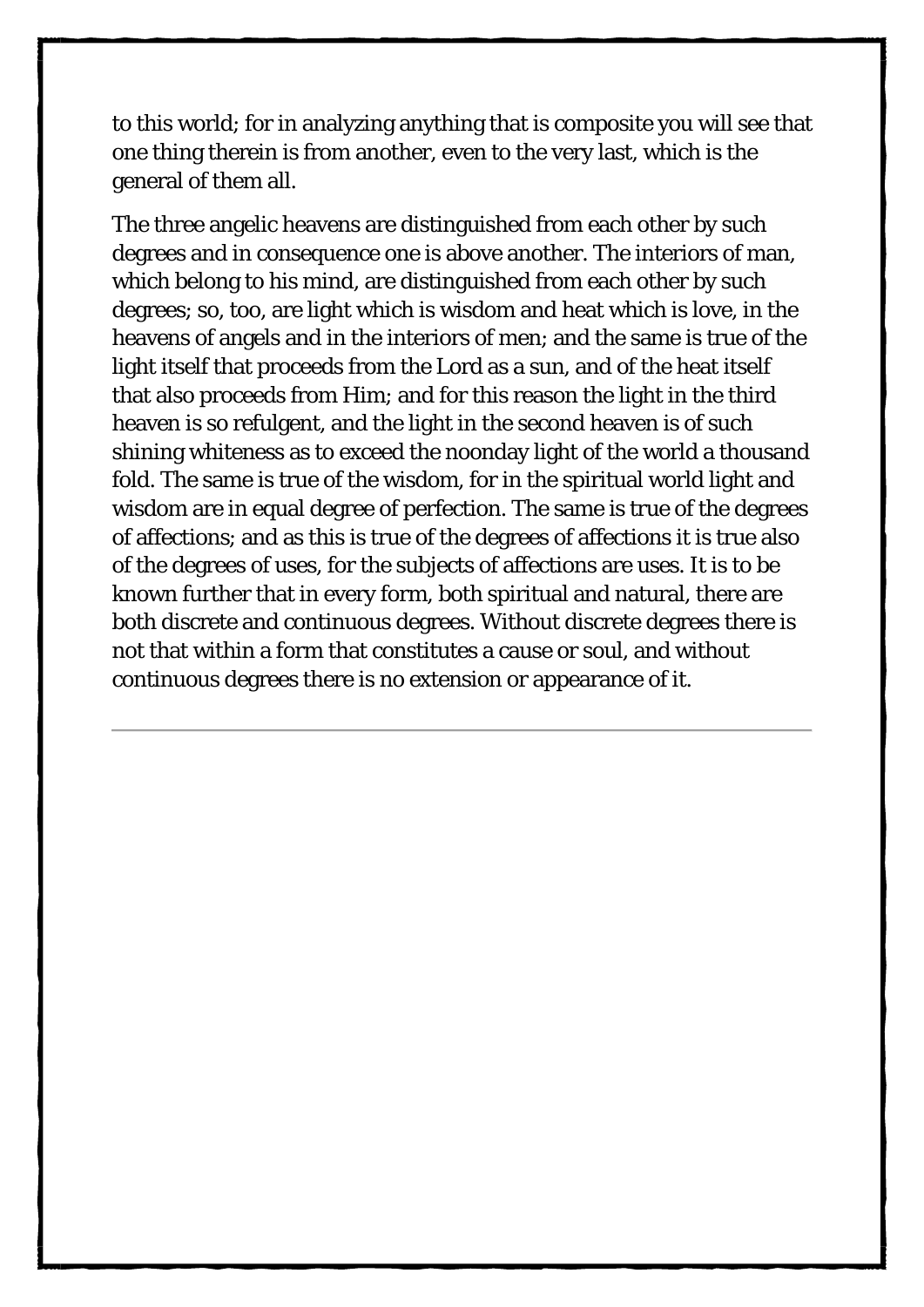# <span id="page-24-0"></span>**12. EACH USE DRAWS ITS LIFE FROM THE GENERAL USE AND FROM THAT THE NECESSARY, USEFUL AND ENJOYABLE THINGS OF LIFE FLOW IN ACCORDING TO THE QUALITY OF THE USE AND THE QUALITY OF ITS AFFECTION**

This is an arcanum that has not yet been disclosed. Something of it, indeed, appears in the world, but not in such clearness that it can be seen to be so, for in the world every man receives from the general use the necessary, useful and enjoyable things of life according to the excellence and extent of his service. Some are remunerated from the general use, some are enriched from it. The general use is like a lake from which remunerations and riches flow. These are determined and produced by uses and pursuits which pertain to the affection; nevertheless what the uses themselves are in themselves cannot be concluded from these results; for in the world the evil as well as the good, those who perform no uses, and those who perform evil uses as well as those who perform good uses, are sometimes remunerated and grow rich. In the spiritual world it is otherwise; uses are there laid bare, and their origin is revealed, and their place in the spiritual Man which is the Lord in the heavens. There everyone is rewarded according to the nobleness of his use, and at the same time according to his affection for use. There no idler is tolerated, no lazy vagabond, no indolent boaster claiming credit for the zeal and vigor of others; but everyone must be active, skillful, attentive and diligent in his office and business, and must put honor and reward not in the first place, but in the second or third.

So far as this is the case, the necessary, useful, and enjoyable things of life flow in with them. These flow in from the general use, because they are not gotten together for oneself, as in this world; but they exist in a moment, and are bestowed by the Lord gratuitously. And because in the spiritual world there is communication and extension of all thoughts and affections, and in heaven communication and extension of the affections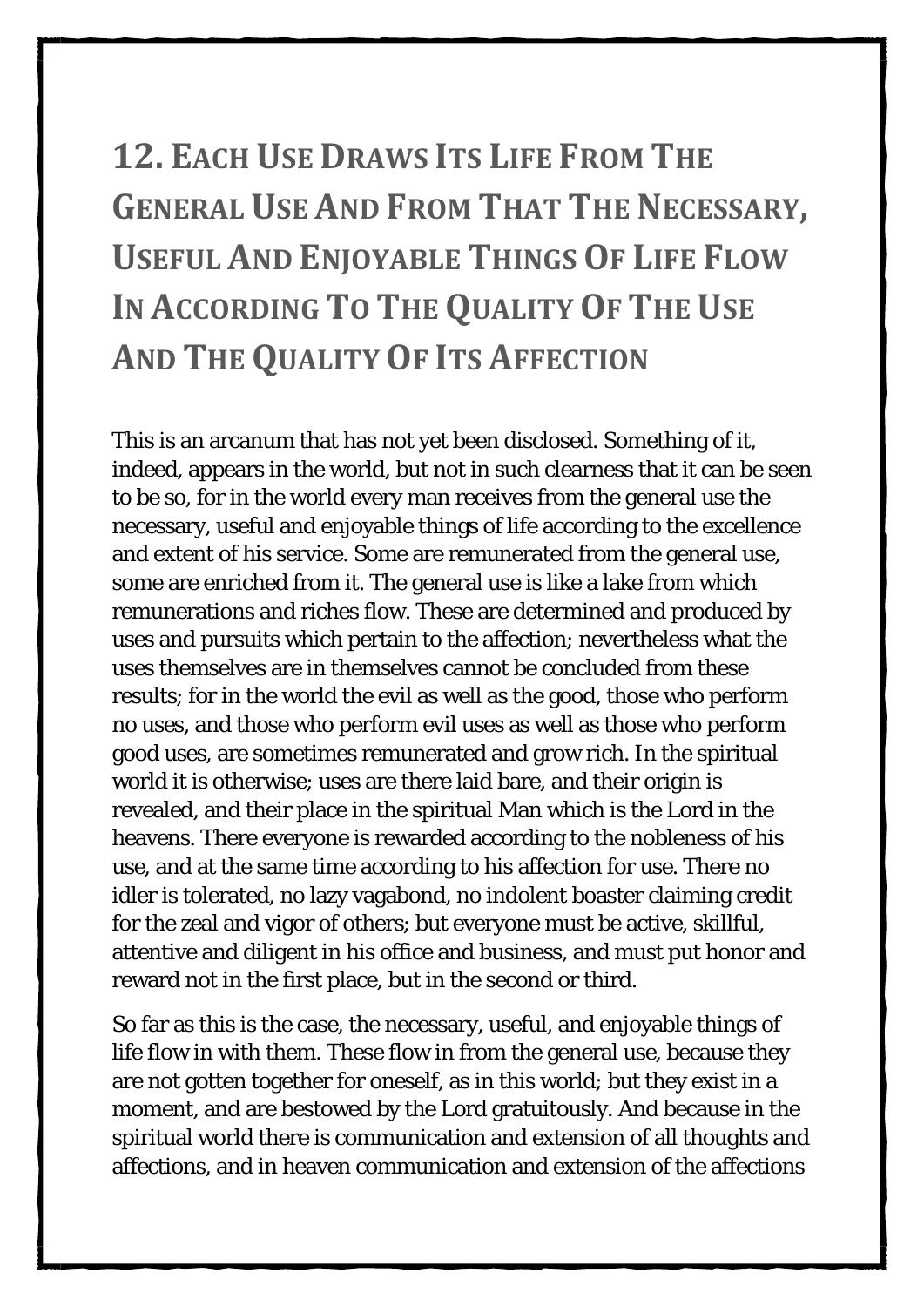of use according to their quality, and because all who are in the heavens are affected by uses and delight in them, on this account the necessary, useful, and enjoyable things of life flow abundantly out from the general use into the use of the man, and into the man who does the use, as a usufruct.

The necessary things of life that are bestowed by the Lord gratuitously and that exist in a moment, are food, clothing and habitation, and these correspond throughout to the use in which the angel is. Things useful are those that are tributary to these three, and are delightful to him who receives them, as well as a variety of embellishments for the table, dress, and home, which are beautiful according to the angel's use, and of a splendor commensurate to his affection. Things enjoyable are those connected with wife, friends, and associates, all of whom love him and are loved by him. Such mutual and reciprocal love springs from every affection for use.

There are such things in heaven because there are such things in man, for heaven corresponds to all things of man; and the man who is in the affection of use from use or for the sake of use is a heaven in the least form. There can be in man no member, or any part in a member, that does not draw from the general use what is necessary, useful, and enjoyable, here the general use provides for every part according to its use; whatever is needed for its work by any part is conveyed to it from neighboring parts, and to these from parts that are near them, and thus from the whole; and the part in like manner shares its own with the rest according to their need. And so it is in the Divine spiritual Man, which is heaven, for so it is in the Lord. From all this it is clear that every use is representative of all the uses in the whole body, and thus in every use there is the idea of the whole, and thereby an image of man. From this it is that an angel of heaven is a man according to use; and if it is permissible here to speak spiritually, it is from this that a use is a manangel.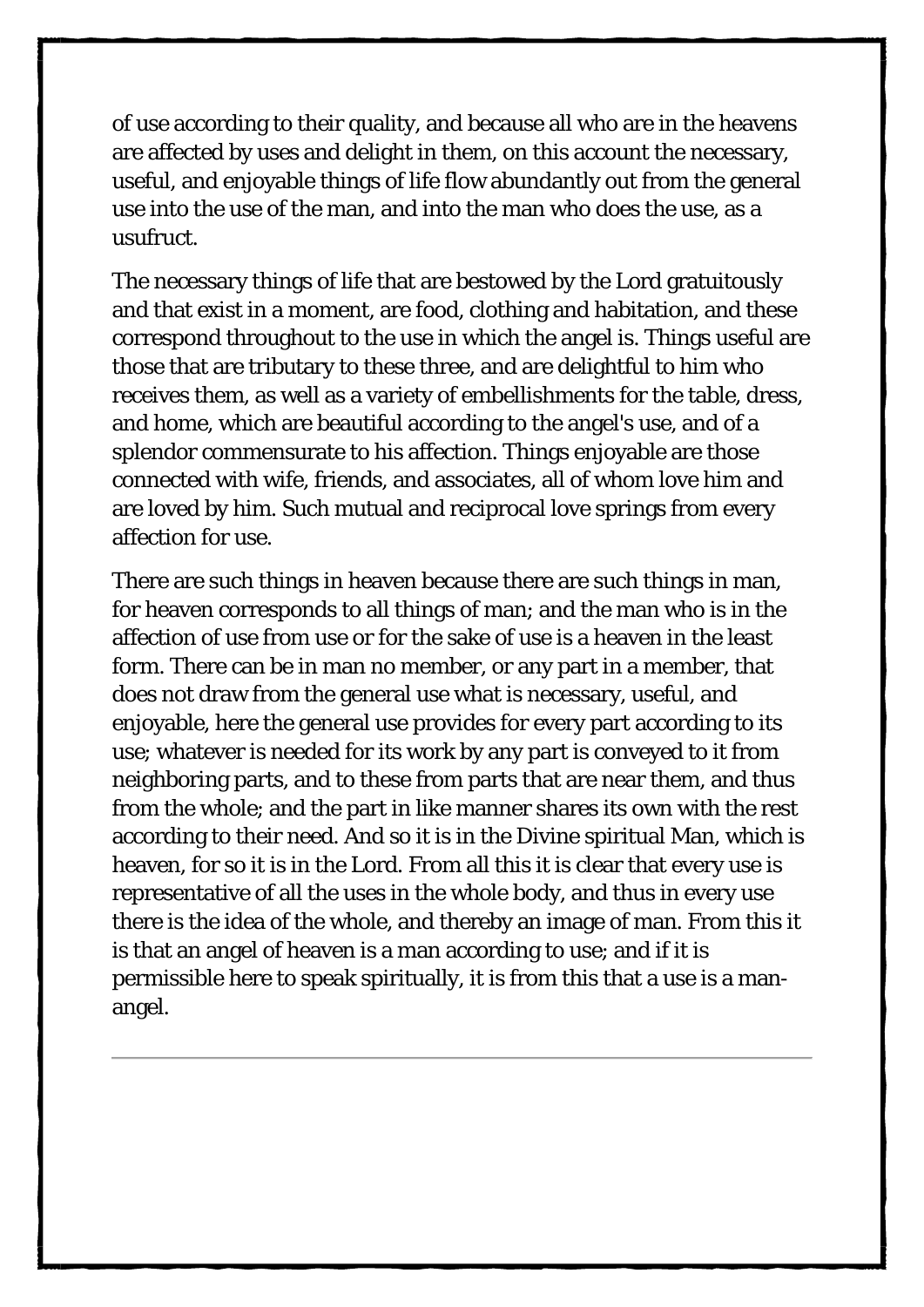# <span id="page-26-0"></span>**13. SO FAR AS MAN IS IN THE LOVE OF USE, SO FAR IS HE IN THE LORD, SO FAR HE LOVES THE LORD AND LOVES THE NEIGHBOR, AND SO FAR HE IS A MAN**

From the love of uses we are taught what is meant by loving the Lord and loving the neighbor, also what is meant by being in the Lord and being a man. To love the Lord means to do uses from Him and for His sake. To love the neighbor means to do uses to the church, to one's country, to human society, and to the fellow-citizen. To be in the Lord means to be a use. And to be a man means to perform uses to the neighbor from the Lord for the Lord's sake. To love the Lord means to do uses from Him and for His sake, for the reason that all the good uses that man does are from the Lord; good uses are goods, and it is well known that these are from the Lord. Loving these is doing them, for what a man loves he does. No one can love the Lord in any other way; for uses, which are goods, are from the Lord, and consequently are Divine; yea they are the Lord Himself with man. These are the things that the Lord can love. The Lord cannot be conjoined by love to any man, and consequently cannot enable man to love Him, except through His own Divine things; for man from himself cannot love the Lord; the Lord Himself must draw him and conjoin him to Himself; and therefore loving the Lord as a Person, and not loving uses, is loving the Lord from oneself, which is not loving. He that performs uses or goods from the Lord performs them also for the Lord's sake. These things may be illustrated by the celestial love in which the angels of the third heaven are. These angels are in love to the Lord more than the angels in the other heavens are; and they have no idea that loving the Lord is anything else than doing goods which are uses, and they say that uses are the Lord with them. By uses they understand the uses and good works of ministry, administration, and employment, as well with priests and magistrates as with merchants and workmen; the good works that are not connected with their occupation they do not call uses; they call them alms, benefactions, and gratuities.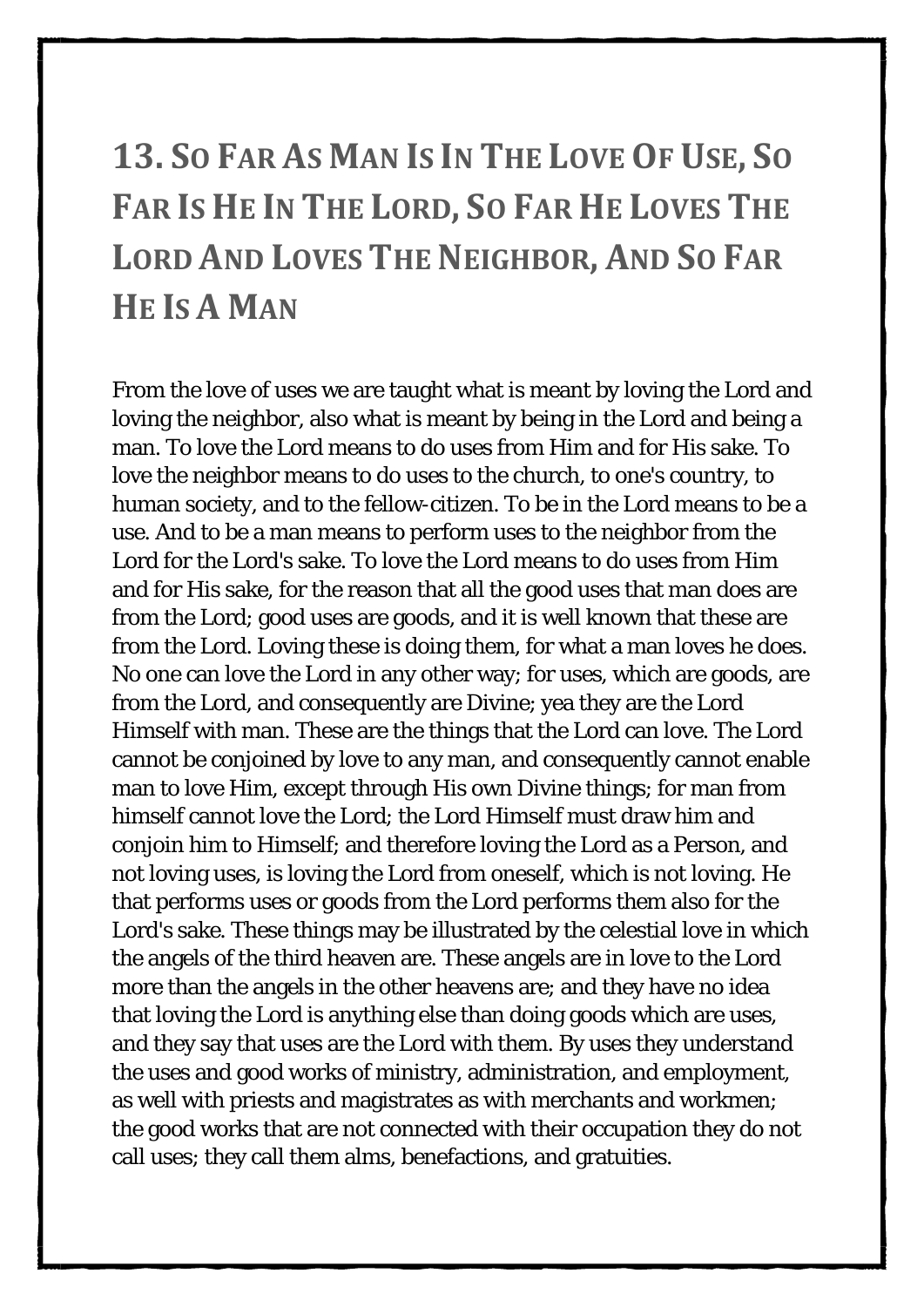Loving the neighbor means performing uses to the church, one's country, society, and the fellow-citizen, because these are the neighbor in the broad and in the limited sense; neither can these be loved otherwise than by the uses that belong to each one's office. A priest loves the church, the country, society, the citizen, and thus the neighbor, if he teaches and leads his hearers from zeal for their salvation. Magistrates and officers love the church, the country, society, the citizen, and thus the neighbor, if they discharge their respective functions from zeal for the common good; judges, if from zeal for justice; merchants, if from zeal for sincerity; workmen, if from rectitude; servants, if from faithfulness; and so forth. When with all these there is faithfulness, rectitude, sincerity, justice, and zeal, there is the love, of use from the Lord; and from Him they have love to the neighbor in the broad and in the limited sense; for who that in heart is faithful, upright, sincere and just, does not love the church, the country, and his fellow-citizen? From what has now been said it is plain that loving the Lord is performing uses from Him, and loving the neighbor is performing uses to him, and the object on account of whom uses are performed is the neighbor, use, and the Lord; and that love thus returns to Him from whom it is. For every love as source through love for its object returns to love as source, which return constitutes its reciprocal. And love continually goes forth and returns through deeds, which are uses, since to love is to do. For love, unless it becomes deed, ceases to be love, since deed is the effect of love's end, and is that in which it exists.

So far as man is in the love of use so far is he in the Lord; because so far is he in the Church, and so far in heaven; and the church and heaven from the Lord are as one man; the forms of which (called higher or lower organic forms, also interior and exterior) are made up of all who love uses by doing them; and the uses themselves are what compose that Man, because it is a spiritual Man, that does not consist of persons, but of the uses with them. Yet all those are there who receive from the Lord the love of uses; and these are they who do them for the neighbor's sake, for use's sake, and for the Lord's sake; and since this Man is the Divine that proceeds from the Lord, and the Divine proceeding is the Lord in the church and in heaven, it follows that they all are in the Lord. These are a Man, because every use that in any way promotes the general good or serves the public, is a man, beautiful and perfect according to the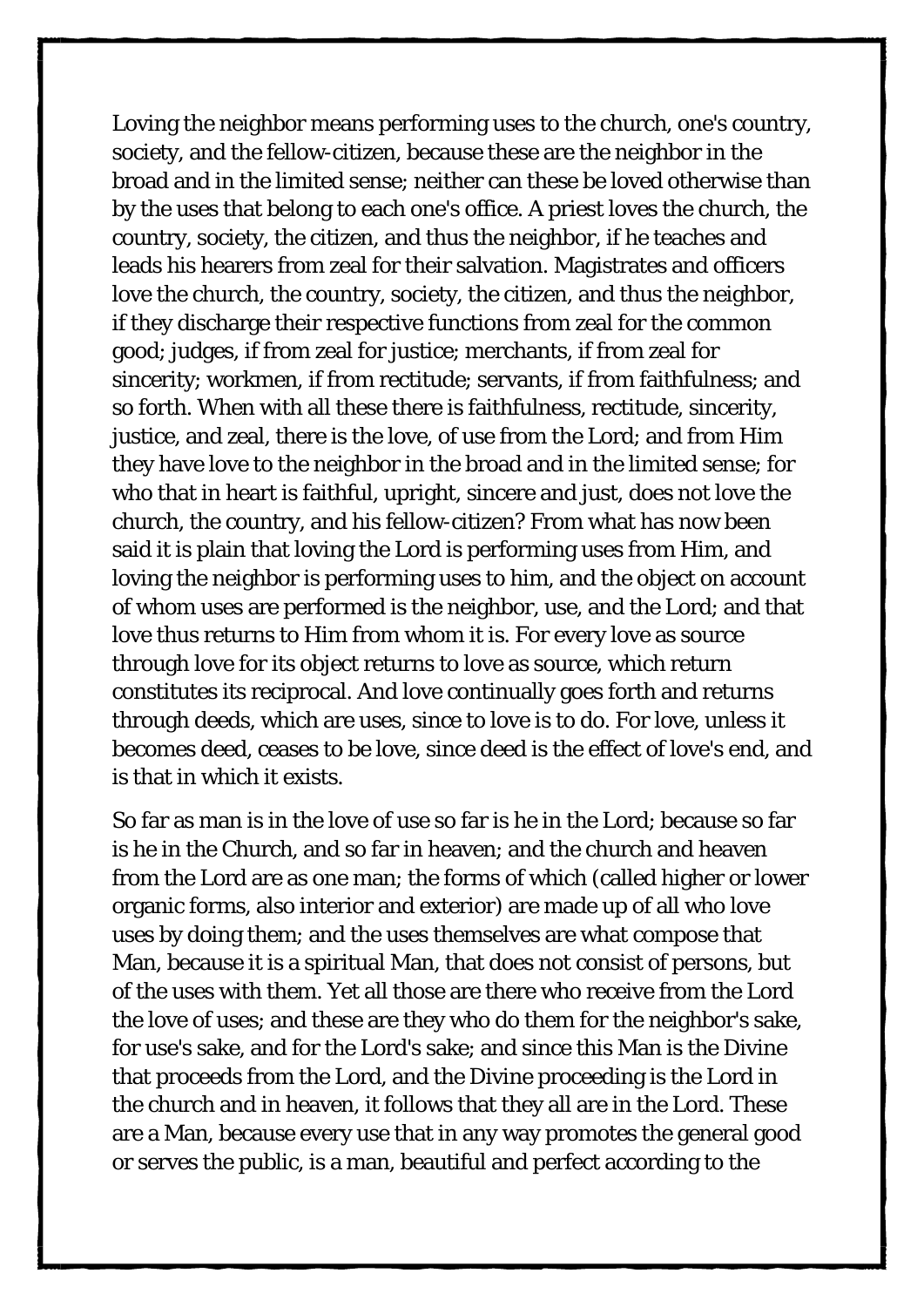quality of the use, and at the same time the quality of its affection. The reason of this is, that in each single part of the human body there is, from its use, an idea of the whole; for the part looks to the whole as its source, and the whole sees the part in itself, as its agent. It is from this idea of the whole in each part that each use therein is a man, in small as well as in greater parts; there are organic forms in the part as well as in the whole; in fact, the parts of parts, which are interior, are men more than the composite parts, because all perfection increases toward the interiors. For all organic forms in man are composed of interior forms, and these of forms still more interior, even to inmosts, by means of which communication is given with every affection and thought of man's mind. For man's mind, in all its particulars, extends into all things of his body; its range is into all things of the body; for it is the very form of life. Unless the mind had such a field, there would be neither mind nor man. From this it is that the choice and decision of man's will are determined instantly, and produce and determine actions, just as if thought and will were themselves in the things of the body, and not above them. That every least thing in man, from its use, is a man, does not fall into the natural idea as it does into the spiritual; in the spiritual idea man is not a person, but a use; for the spiritual idea is apart from an idea of person, as it is apart from an idea of matter, space, and time; therefore when one sees another in heaven, he sees him indeed as a man, but he thinks of him as a use. An angel also appears in face according to the use in which he is, and affection for the use makes the life of the face. From all this it can be seen that every good use is in form a man.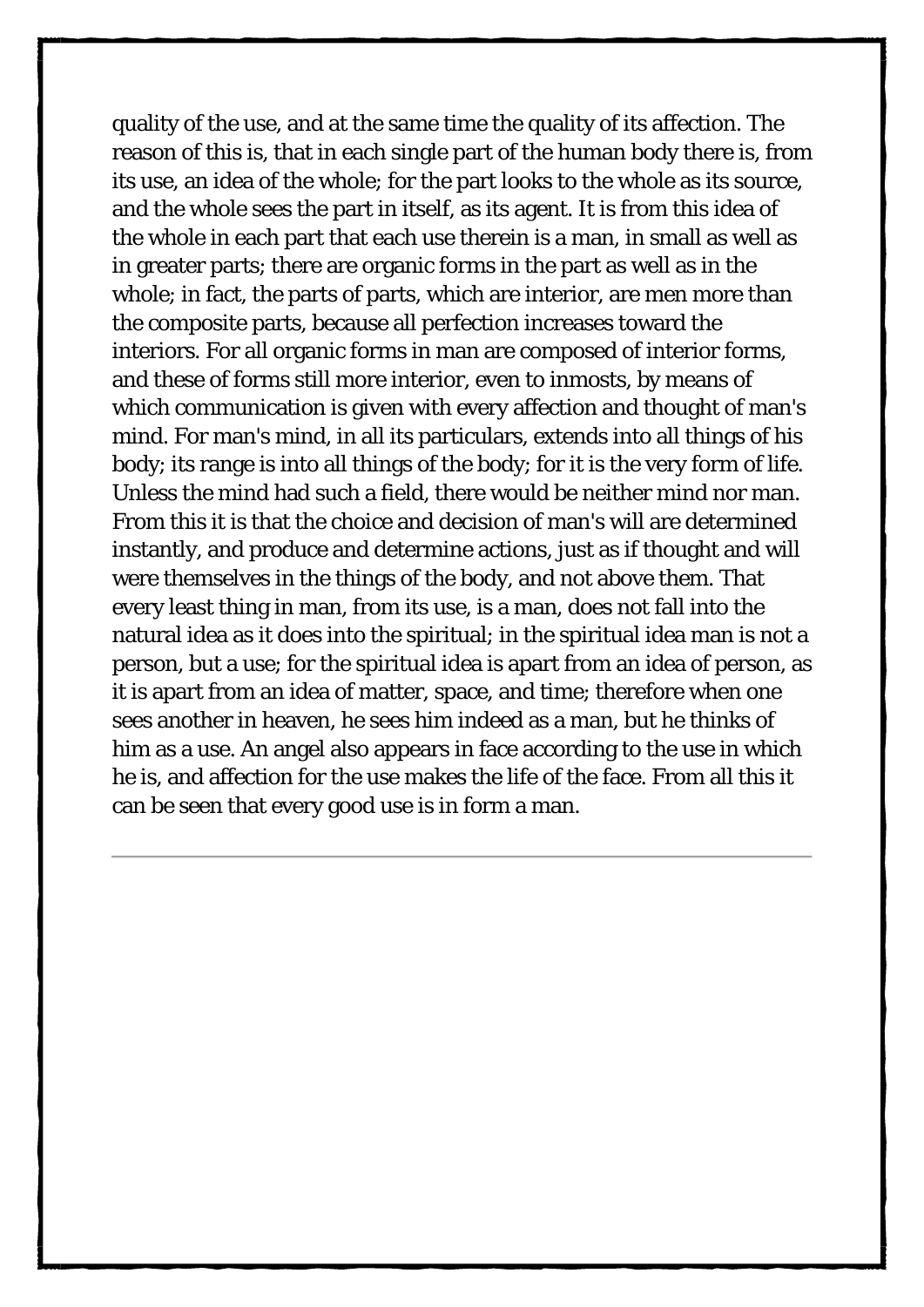## <span id="page-29-0"></span>**14. THOSE WHO LOVE THEMSELVES ABOVE ALL THINGS, AND THE WORLD AS THEMSELVES, ARE NOT MEN, NOR ARE THEY IN THE LORD**

Those who love themselves and the world are able to perform good uses, and do perform them; but the affections of use with them are not good, because such affections are from self and have regard to self, and are not from the Lord, and do not have regard to the neighbor. They say, indeed, and persuade that these affections have regard to the neighbor in the broad and in the restricted sense; that is, have regard to the church, their country, society, and their fellow-citizens. Some of them even dare to say that they have regard to God, because they are from His commandments in the Word; and also that they are from God, because they are goods, and every good is from God; when yet the uses they perform have regard to self, because they are from self, and have regard to the neighbor only that they may return to self.

These are known, and are distinguished from those who perform uses from the Lord, having regard to the neighbor in the broad and in the restricted sense, in that such look to self and the world in everything, and love reputation on account of various ends that are uses in behalf of self. Such persons are moved to perform uses so far as in them they see self and what is their own; moreover, their enjoyments are all bodily enjoyments, and these are what they seek from the world.

What kind of men they are may be shown by this comparison:-They themselves are the head; the world is the body; church, country, and fellow-citizens are the soles of the feet; and God is the shoe. But with those that love <sup>[4](#page-29-1)</sup> uses from the love of uses, the Lord is the head; church, country, and citizens (which are the neighbor) are the body down to the knees; and the world is the feet, from the knees to the soles; and they themselves are the soles beautifully shod. Thus it is plain that they who perform uses from self, that is, from the love of self, are wholly inverted, and that there is nothing of man in them.

<span id="page-29-1"></span><sup>-</sup><sup>4</sup> Latin has "love uses"; the context calls for "do uses," which the Latin editor gives in the text.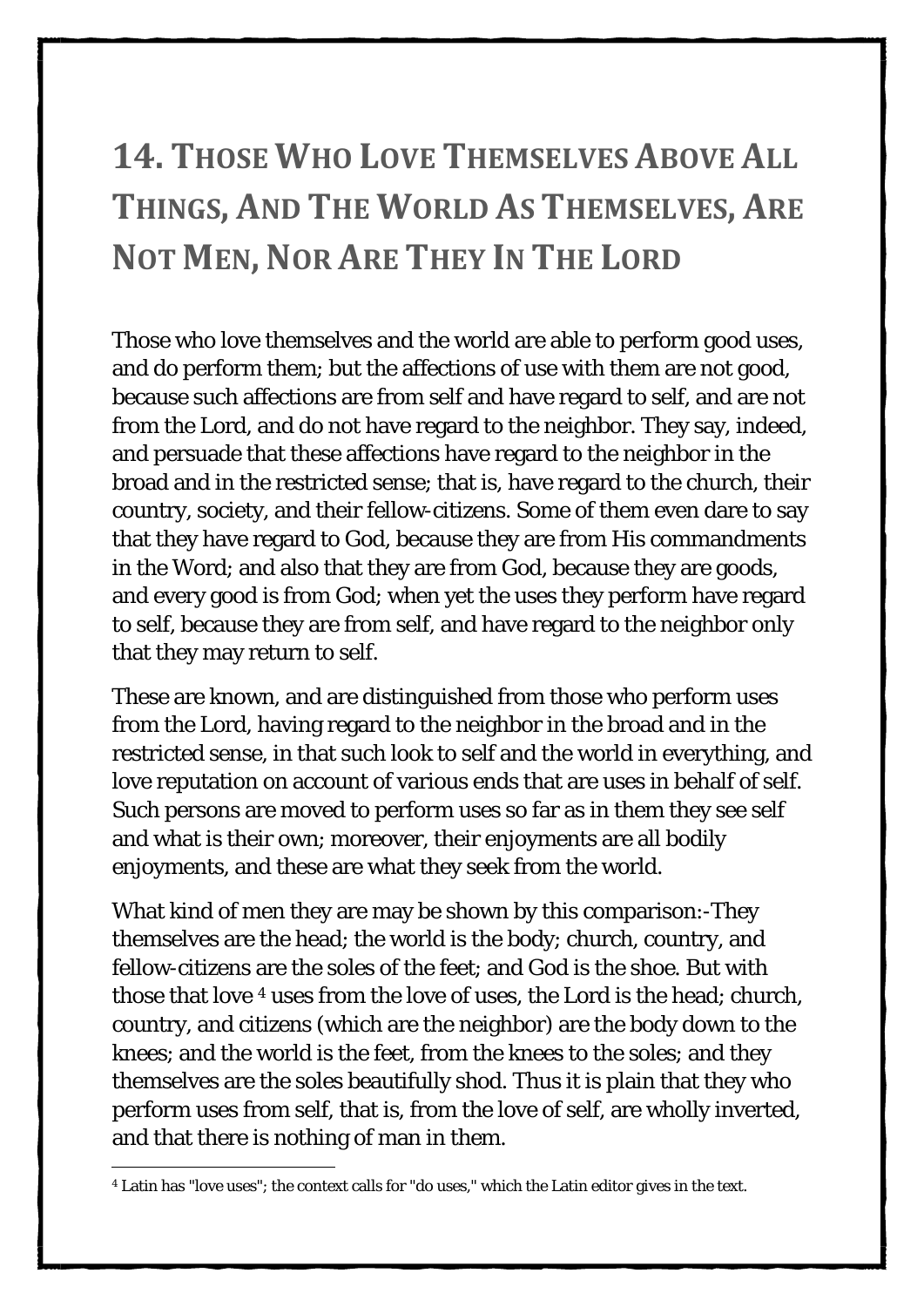There are two origins of all loves and affections; one from the sun of heaven, which is pure love; the other from the sun of the world, which is pure fire. They whose love is from the sun of heaven are spiritual and alive, and are raised by the Lord out of their selfhood (proprium); while they whose love is from the sun of the world are natural and dead, and they are plunged by themselves into their selfhood (proprium). From this it is that they see nature alone in all the objects of sight; and if they acknowledge God, it is with the mouth and not with the heart.

These are they that in the Word are meant by worshipers of the sun, moon, and all the host of the heavens. In the spiritual world they appear indeed as men, but in the light of heaven as monsters; and to themselves their life appears as life, but to the angels as death. Among these are many who in the world were accounted as learned; and, what I have often wondered at, they believe themselves wise because they ascribe all things to nature and to prudence, even regarding all others as simple.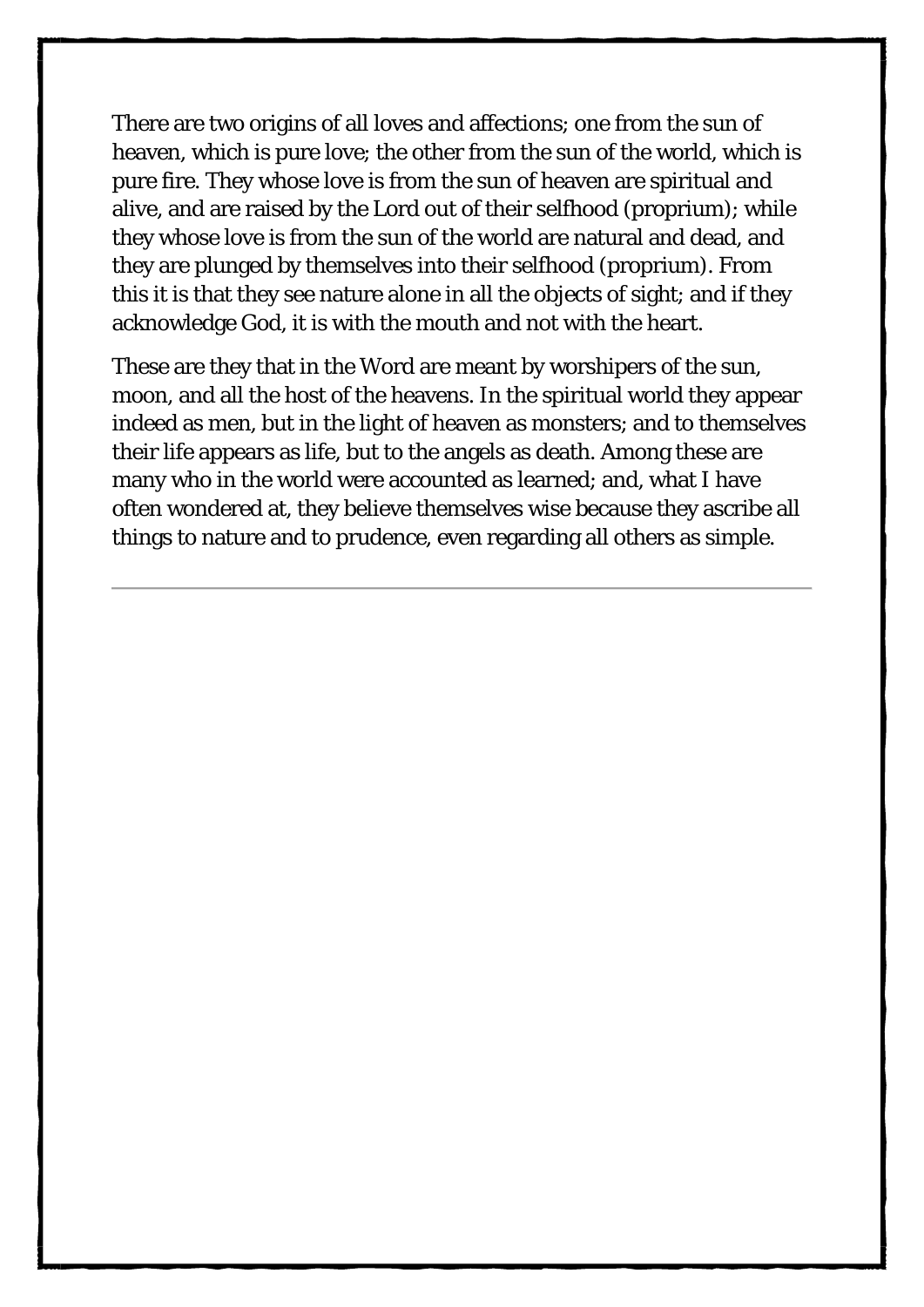## <span id="page-31-0"></span>**15. UNLESS USE BE THE AFFECTION OR OCCUPATION OF MAN, HE IS NOT OF SOUND MIND**

Man has external thought, and he has internal thought. A man is in external thought when he is in company, that is, when listening or speaking or teaching or acting, and also when writing; but he is in internal thought when he is at home and gives free rein to his interior affection. Internal thought is the proper thought of his spirit within himself; but external thought is the proper thought of his spirit in the body. Both remain with man after death, and even then it is not known what the quality of the man is until external thought is taken away from him; after that he thinks, speaks, and acts from his affection. The man who is of sound mind will then see and hear wonderful things. He will hear and see that many who in the world talked wisely, preached learnedly, taught with erudition, wrote knowingly, and also acted discreetly, as soon as the external of their mind has been taken away, think, speak, and act as insanely as crazy people in the world; and what is wonderful, they then believe themselves to be wiser than others.

But that they may not continue in their insanity, they are at times remitted into externals, and thereby into their own civil and moral life in which they were in the world. When in company there and in heaven, a remembrance of those insanities is given them; and then they themselves see and confess that they spoke insanely and acted foolishly; but the moment they are remitted into their interiors, that is, into what is proper to their spirits, in like manner as before, they are insane. Their insanities are of many kinds; which may all be included in this, that they will to have dominion, to steal, to commit adultery, to blaspheme, to do evil; to despise, reject, or deride what is honest, just, and sincere, and every truth and good of the church and heaven. And, what is more, they love this state of their spirit; for the experiment has been tried with many whether they would rather think sanely or insanely, and it has been found that they would rather think insanely. Moreover, it has been disclosed that they are such because they loved self and the world above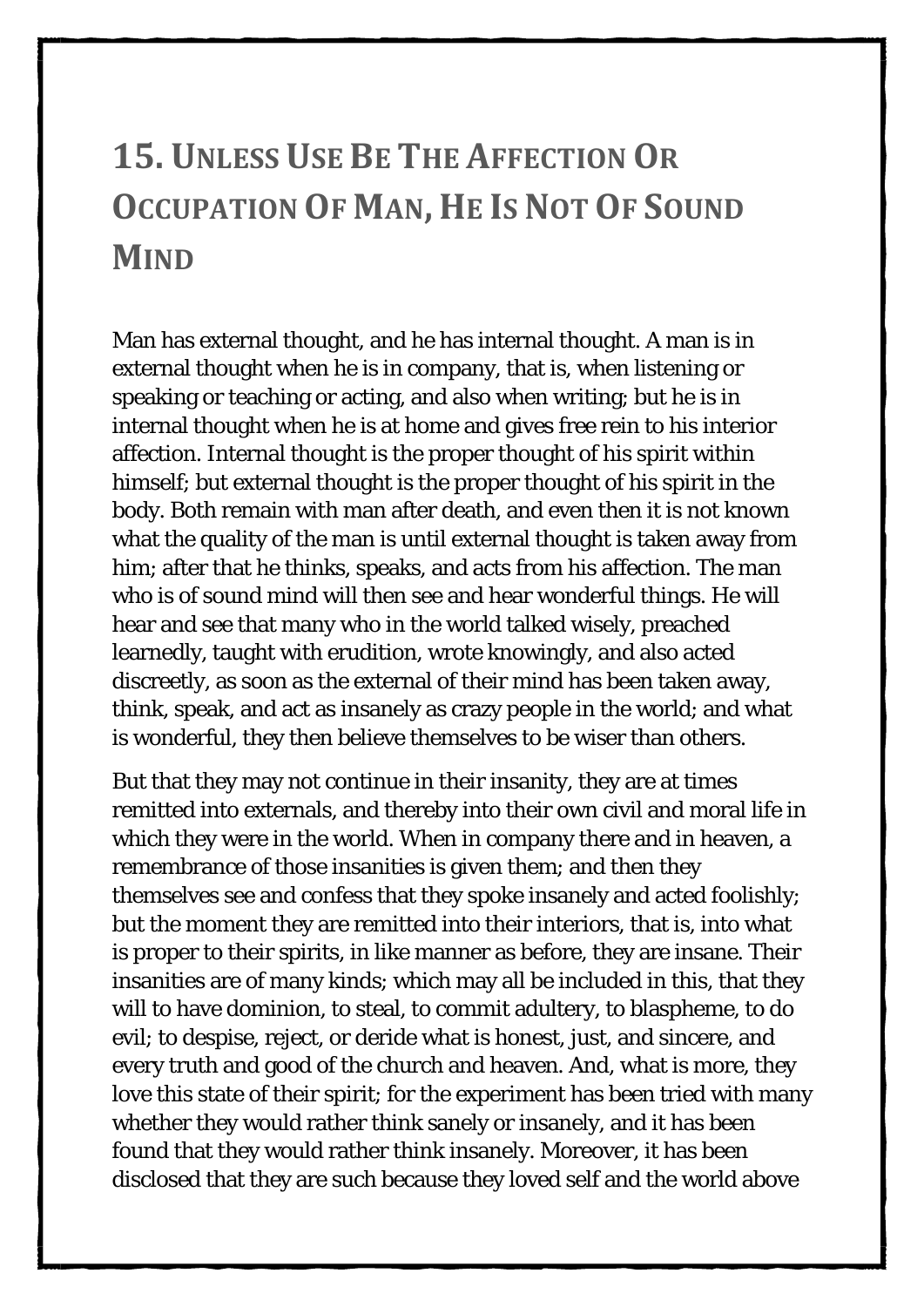all things, and gave thought to uses only for the sake of honor and gain, and greatly preferred enjoyments of the body to enjoyments of the soul. In the world they were such that they never thought sanely within themselves except when they saw men. There is this sole remedy for their insanity: to be put to work in hell under a judge. So long as they are at work there, they are not insane; for the works with which they are occupied hold the mind, as it were, in prison and bonds, to prevent its wandering into the delirious fancies of their lusts. Their tasks are done for the sake of food, clothing, and a bed, thus unwillingly from necessity, and not freely from affection.

But on the other hand, all those who in the world have loved uses and who have performed uses from the love of them, think sanely in their spirits, and their spirits think sanely in their bodies; for with such, interior thought is also exterior thought, and from the former through the latter is their speech, and likewise their action. Affection of use has kept their mind in itself, nor does it suffer them to stray into vanities, into what is lascivious and filthy, into what is insincere and deceitful, into the mockeries of various lusts. After death they are of a like character; their minds are in themselves angelic; and when the outer thought is taken away, they become spiritual, and angels, and thus recipients of heavenly wisdom from the Lord. From all that has been said, it is now plain that unless use be the affection or occupation of a man, he is not of sound mind.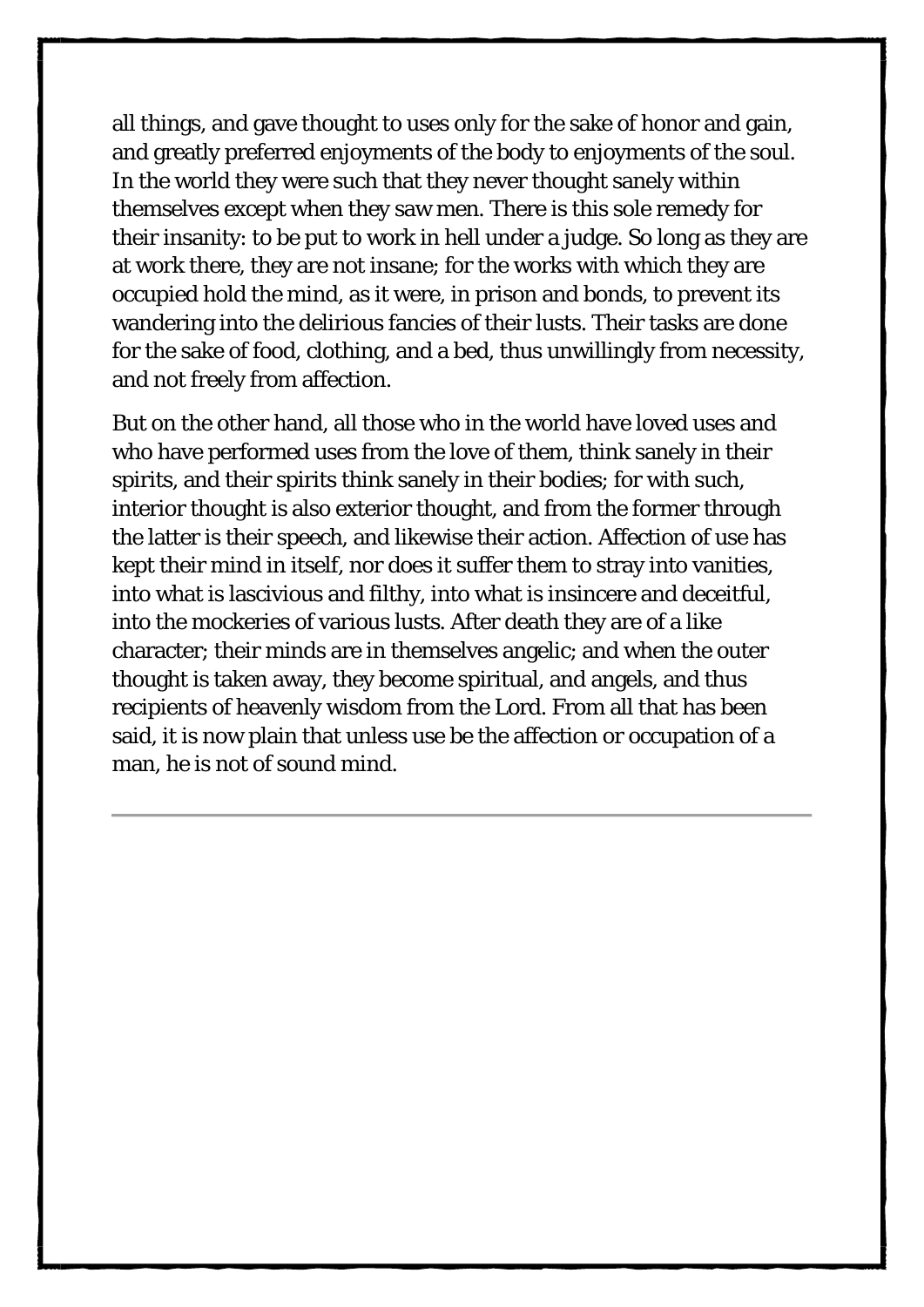## <span id="page-33-0"></span>**16. EVERY MAN IS AN AFFECTION; AND THERE ARE AS MANY VARIOUS AFFECTIONS AS THERE ARE MEN THAT HAVE BEEN BORN, AND WILL BE BORN TO ETERNITY**

This can be seen especially from the angels of heaven and from the spirits of hell, all of whom are affections; the spirits of hell evil affections, which are lusts, and the angels of heaven good affections. Every man is an affection, for the reason that his life is love, and the continuations and derivations of love are what are called affections; consequently affections in themselves are loves, but subordinate to the general love as their lord or head. Since, therefore, life itself is love, it follows that each and all things of life are affections, and consequently that man himself is an affection.

Most persons in the world will wonder that this is so, as it has been granted me to know from the testimony of all who pass from the natural world into the spiritual world. Thus far I have not found one who had known that he was an affection; few even knew what affection is; and when I said that affection is love in its continuation and derivation, they inquired what love is; saying that, they know what thought is, because they perceive it; but not what affection is, because no one perceives this. That in the nature of things there is love, they said that they knew from the love of a bride before marriage, and from a mother's love towards infants, and in some small measure from a father's love when he kisses a betrothed wife or his infant; and some in place of these said harlot.

When I said to them that thought is nothing whatever by itself, but is something by affection, which is of man's life's love, because thought is from affection, as a thing is formed by that which forms it; also that thought is perceived, and not affection, because the thing formed is perceived and not what forms it, just as the body is perceived by the bodily senses and the soul is not,-inasmuch as they were amazed at what was said to them, they were instructed in the subject by many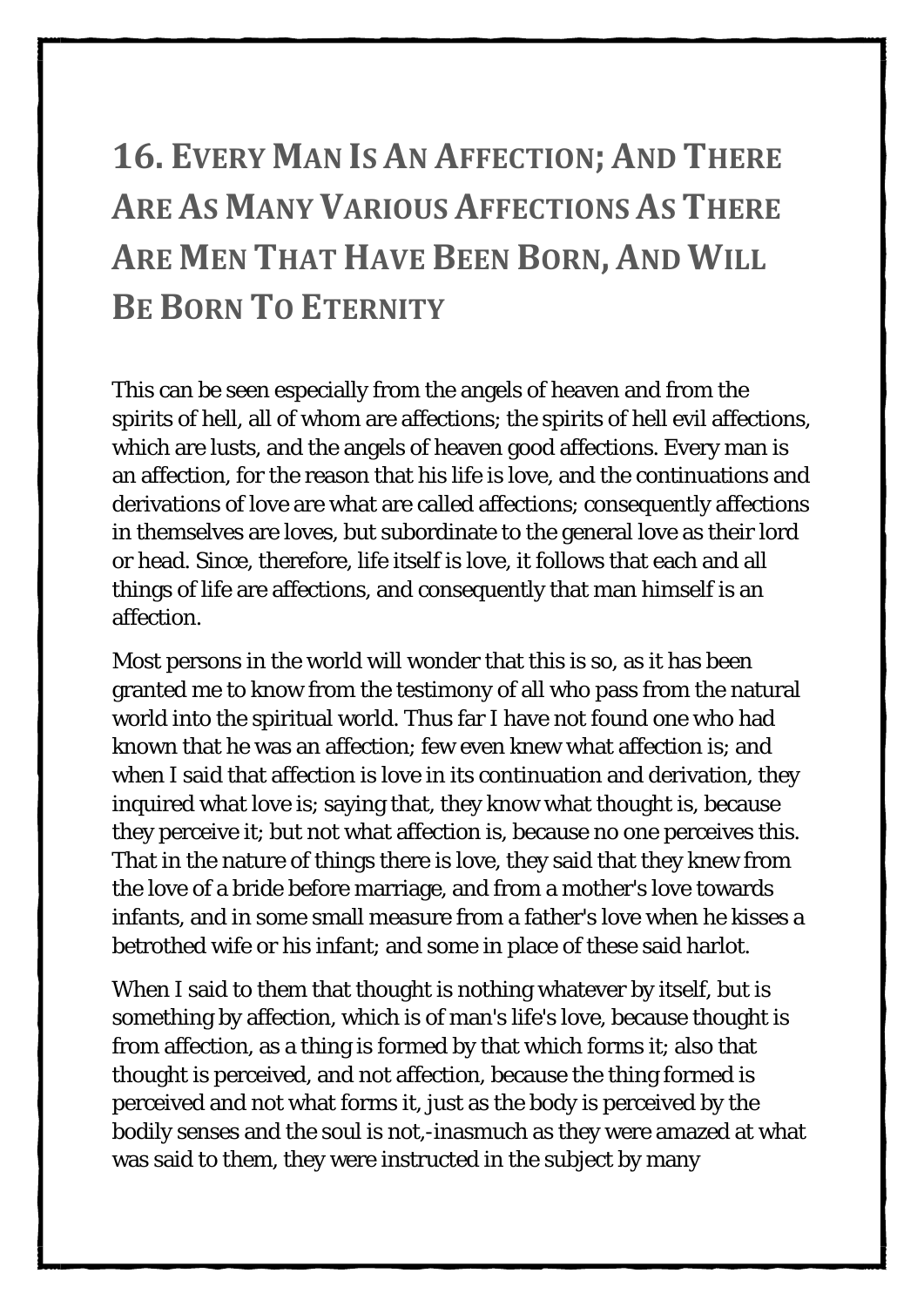experiments; as for example, that all things of thought are from affection and according to it; again that they could neither think without affection nor contrary to it, also that every one is such as his affection is, and therefore every one is explored from his affection, and no one from his speech; for speech proceeds from the thought belonging to external affection, which is a desire to be courteous, to please, to be praised, to be regarded as good citizens, and men of morality and wisdom, and all these things for the sake of ends belonging to internal affection, of which ends such things are means. And yet from the sound of his speech, unless a man be a consummate hypocrite, the affection itself is heard; for vocal speech belongs to thought, but its sound belongs to affection. Wherefore they were told that as there is no speech without sound, neither can there be thought without affection; and that it is plain therefore that affection is the all of thought, as sound is the all of speech, <sup>[5](#page-34-0)</sup> for speech is only the articulation of sound. By all this they were instructed that man is nothing but affection; and further, as a consequence, that all heaven is divided, and all hell, as a kingdom is, into provinces and societies, according to generic and specific differences of affections, and not at all in accordance with any differences of thoughts; also that the Lord alone has knowledge of these differences. From this it follows that there are infinite varieties and differences of affections, as many as there are men that have been born and will be born to eternity.

<span id="page-34-0"></span><sup>-</sup><sup>5</sup> "Sound is the all of speech." In original it reads reversely, "speech is the all of sound." See also AR 875, and TCR 386.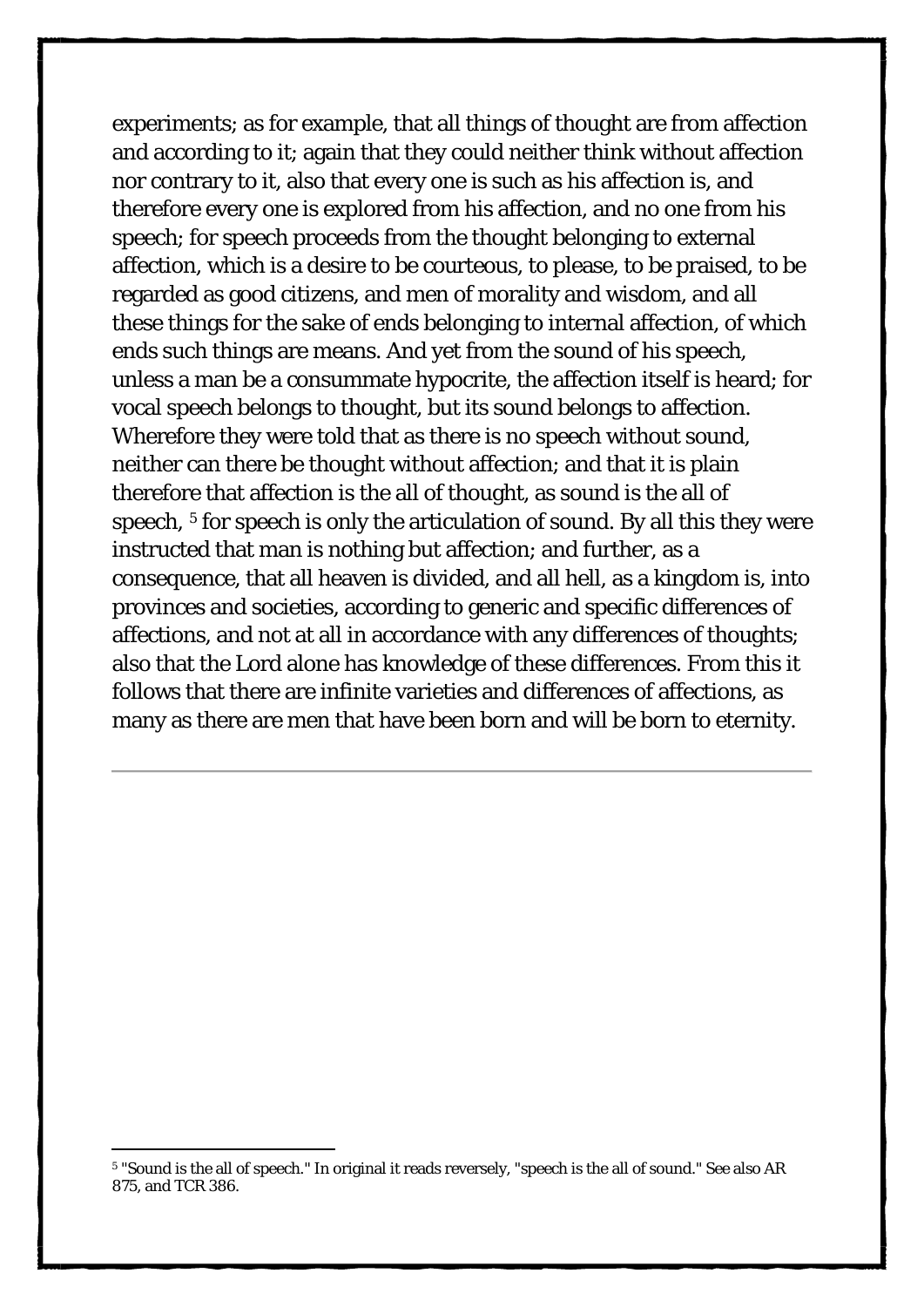#### <span id="page-35-0"></span>**17. MAN HAS ETERNAL LIFE ACCORDING TO HIS AFFECTION OF USE**

Since affection is the man himself, and use is its effect and work, and is as a field or theater for its exercise, and since affection is not found apart from its subject, even so the affection of man's life is not found apart from use; and since affection and use make one, so man, who is affection, is known as to his quality from use,-imperfectly and slightly in the natural world, but clearly and fully in the spiritual world. For the spiritual discloses the affection and all its particulars, since in its essence the spiritual is Divine love and Divine wisdom, and in its manifestation is the heat and the light of heaven; and these disclose the affections of uses, as the heat of the sun of the world discloses objects of the earth by odors and flavors, and its light discloses them by its various colors and distinctions of shade. Every man has eternal life according to his affection of use, for the reason that affection is the man himself; consequently such as the affection is, such is the man.

But affection of use in general is of two kinds; there is the spiritual affection of use and there is the natural affection of use. In external form the two are alike, but in internal wholly unlike; for this reason they are not known the one from the other by men in the world, but are readily known by angels in heaven; for they are wholly opposite, since the spiritual affection of use gives heaven to man, while natural affection of use, without the spiritual, gives hell; for the natural affection of use looks only to honors and gains, thus to self and the world as ends, while spiritual affection of use looks to the glory of God and to uses themselves, thus to the Lord and the neighbor as ends.

For there are men in the world who discharge their duties and offices with much zeal, labor, and earnestness; magistrates, overseers, and officers, performing their functions with all diligence and industry; priests, leaders, ministers, preaching with warmth as if from zeal; learned men who write books full of piety, doctrine and learning; and others of a like character; and thereby they perform eminent uses to the church, to their country, to society, and to their fellow-citizens; and yet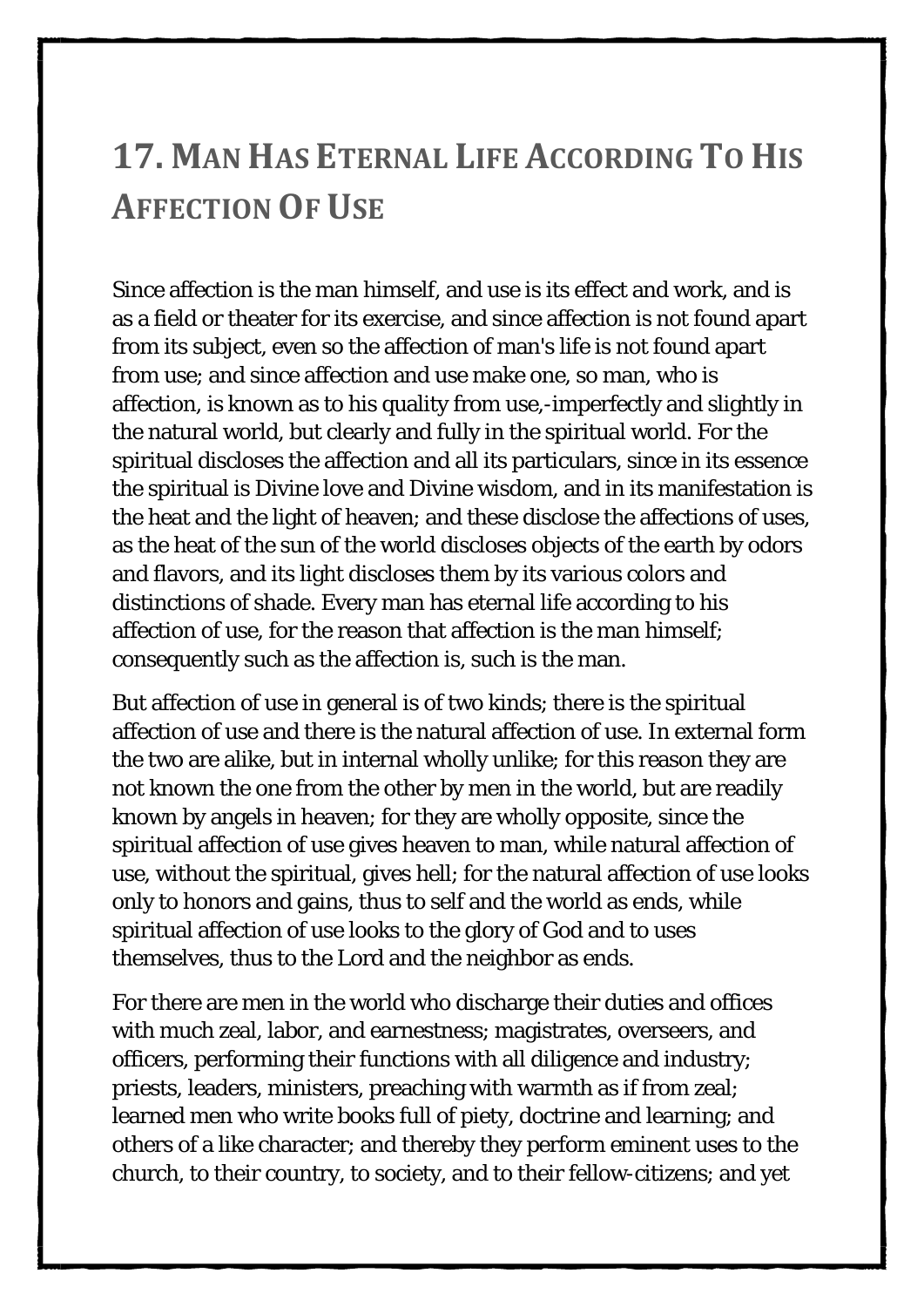many do these things from natural affection alone, which is for the sake of self, that they may be honored and exalted to dignities, or for the sake of the world, that they may gain wealth and become rich. In some these ends so enkindle the affection for doing uses that they sometimes perform more excellent uses than those do who are in the spiritual affection of use. I have spoken with many after death when they had become spirits, who had been in this kind of affection of use, and who then demanded heaven on the ground of merit; but as they had performed uses from merely natural affection, thus for the sake of self and the world, and not for the sake of God and the neighbor, they received answer like this in Matthew: Many will say to Me in that day, Lord, have we not prophesied by Thy name, and by Thy name have cast out demons, and by Thy name done many mighty works? And then will I profess unto them, I know you not; depart from Me all ye that work iniquity (7:22, 23). And in Luke. Then shall ye begin to say, We did eat and drink before Thee, and Thou didst teach in our streets. But He shall say, I say unto you, I know you not whence ye are, depart from Me all ye workers of iniquity (13:26, 27).

Moreover, they were examined as to what they had been in the world, and their interiors were found to be full of lusts and evils therefrom pressed together, and with some these appeared fiery from the love of self, with some livid from the love of the world, with some dusky from the rejection of things spiritual; while their exteriors from uses in external form still appeared snow-white and purple. From all this it is clear that although they had done uses, yet with themselves they had given no thought to anything but reputation with a view to honors and gains, and that these belonged to their spirit, and they were in them and these were their life, also that their good actions were either purely deceptive appearances, or merely means conducive to these things as ends. Thus much about the natural affection of uses.

But the spiritual affection of use is both internal and external, and it is external or natural to the same extent that it is spiritual; for what is spiritual flows into what is natural, and arranges it in correspondence, thus into an image of itself. But as there is in the world at the present day no knowledge of what the spiritual affection of use is, and what distinguishes it from the natural affection, since in outward appearance they are alike, it shall be told how spiritual affection is acquired. It is not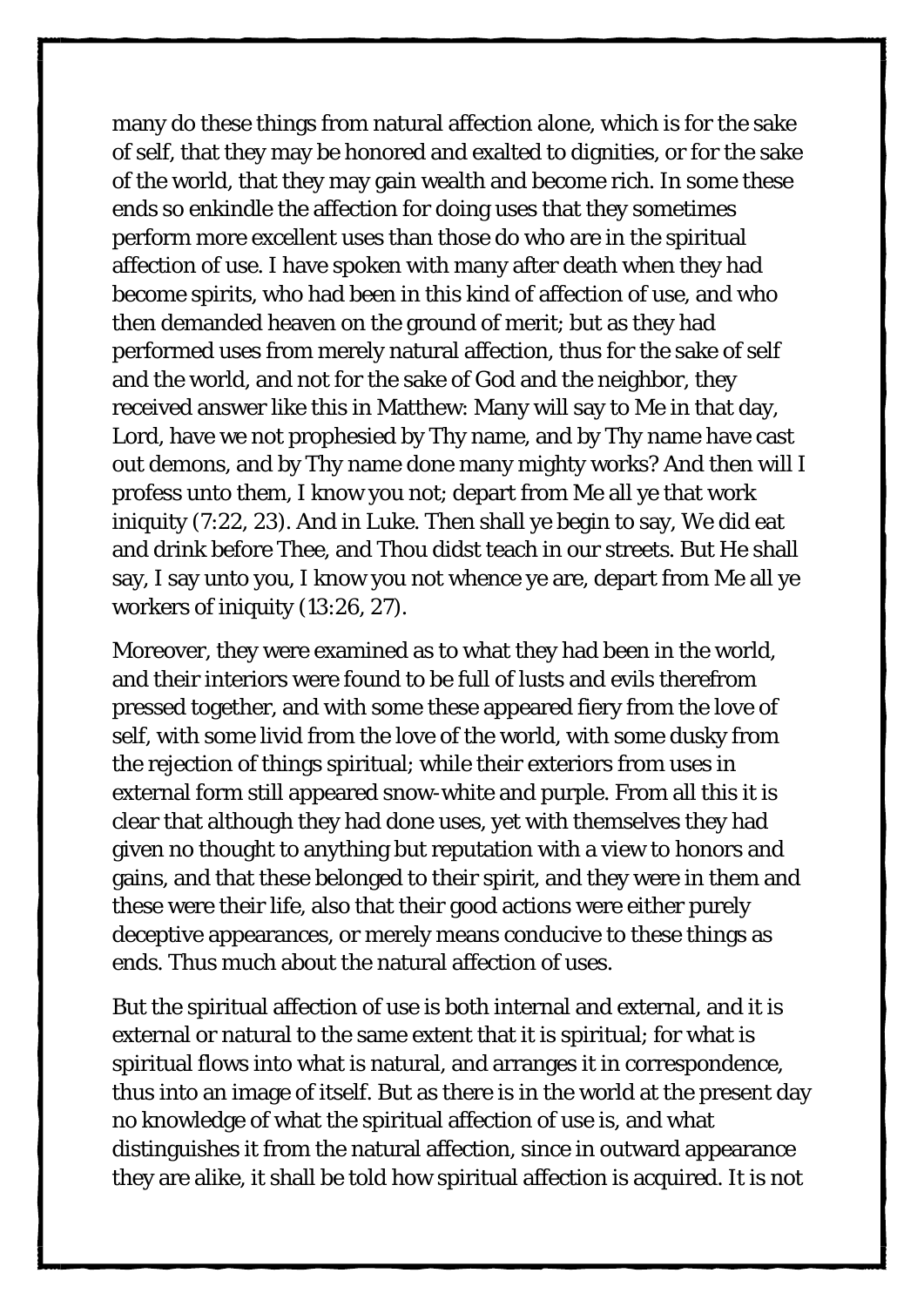acquired by faith alone, which is faith separated from charity, for such faith is merely a thought-faith, with nothing actual in it; and as it is separated from charity it is also separated from affection, which is the man himself; and for this reason it is dissipated after death like something aerial. But spiritual affection is acquired by shunning evils because they are sins; which is done by means of combat against them. The evils that man must shun are all set forth written in the Decalogue. So far as man fights against them because they are sins he becomes a spiritual affection, and thus he performs uses from spiritual life. By means of combat against evils those things that possess one's interiors are dispersed; and these, as has been said above, with some appear fiery, with some dusky, and with some livid. In this way one's spiritual mind is opened, through which the Lord enters into his natural mind and arranges it for performing spiritual uses which appear like natural uses. To these and to no others is it granted by the Lord to love Him above all things and the neighbor as oneself. If a man by means of combat against evils as sins has acquired anything spiritual in the world, be it ever so small, he is saved, and afterwards his uses grow like a grain of mustard seed into a tree (according to the Lord's words, Matt. 13:31, 32; Mark 4:30-32; Luke 13:18, 19).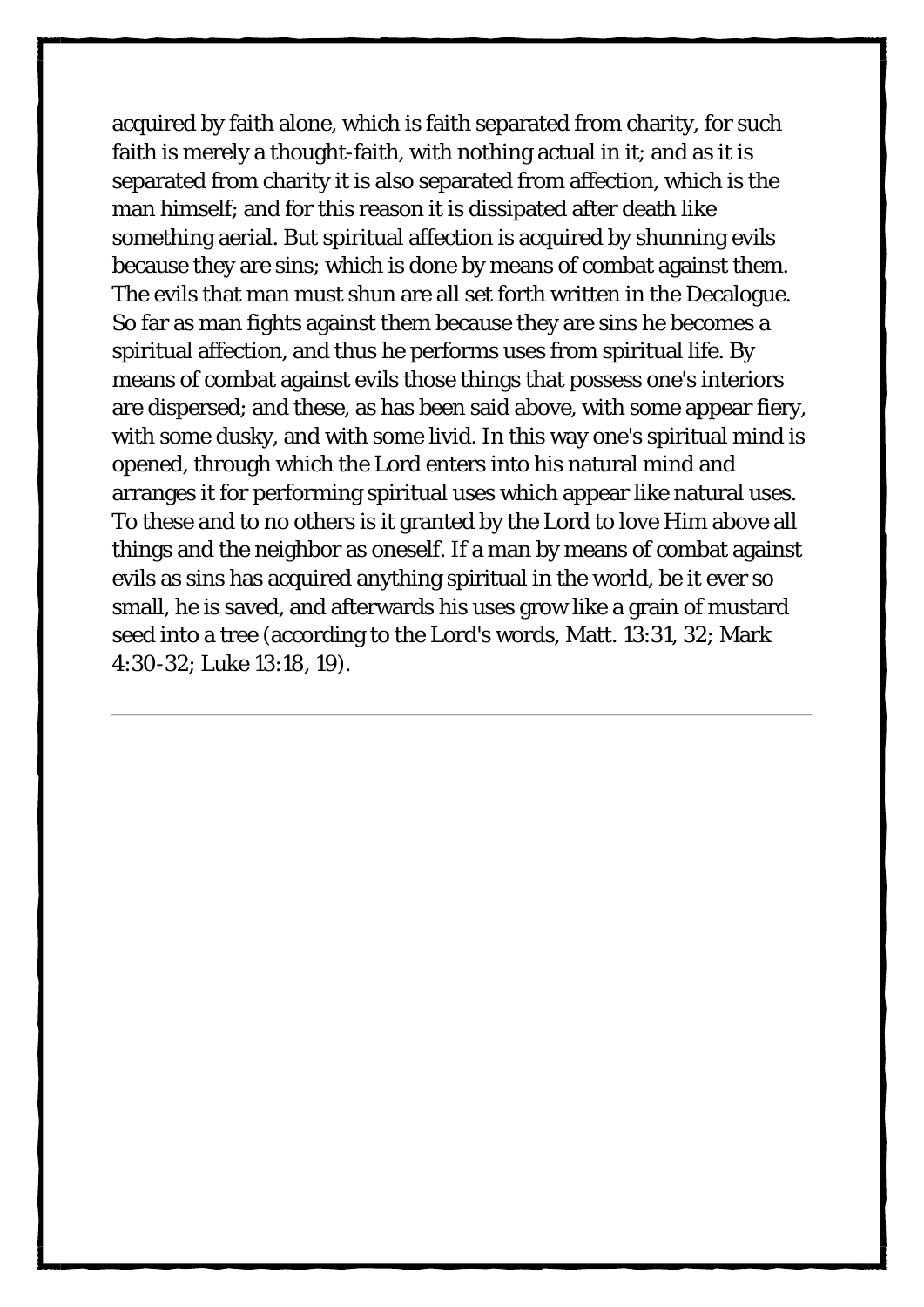#### <span id="page-38-0"></span>**18. THE WILL OF MAN IS HIS AFFECTION**

The will of man is his affection for the reason that the will of man is the receptacle of his love and the understanding the receptacle of his wisdom; and that which is the receptacle of love is also the receptacle of all affections, because affections are merely continuations and derivations of love, as has been said above. It is called the receptacle of love because love cannot be given with man except in a recipient form which is substantial; without such a form love would have no ability to effect, to reciprocate, and thereby to be permanent. This recipient form might be described, but this is not the place for it. It is from this that the will is called the receptacle of love.

That the will is man's all, and is in all things of man, and thus is the man himself, as love in its whole complex is the man, is evident from this:-As to anything pertaining to his love or affection, and in fact to his life, man speaks of willing, as that be wills to act, wills to speak, wills to think, wills to perceive. The will is in all of these things; and if it were not in them man could not act, could not speak, could not think, could not perceive; and if the will were not present in the particular and most particular things of these operations, they would instantly cease; for the will is in them as the soul or life is in the body and in every least particular of it. In place of will, one can say love, as that one loves to do, to speak, to think, to perceive. In like manner of the external senses of the body it is said that one wills to see, wills to hear, wills to eat, drink, and taste, wills to smell, also wills to walk, to associate with others, to seek amusement, and so on. In each one of these the will is the active force; for if it should be withdrawn there would instantly be a stop; and in fact these operations are suspended by the will.

That the will is man's love in form is clearly evident from this, that every enjoyment, pleasure, pleasantness, satisfaction and bliss which belong to man's love are so felt and perceived; and that these belong to the will is plain, since whatever is enjoyable, pleasurable, pleasant, satisfactory and blissful, this also man wills; and he says of them that he wills them. Man speaks in like manner of good and truth; for that which he loves he calls good, thereby making it to be of his will; and what confirms the good of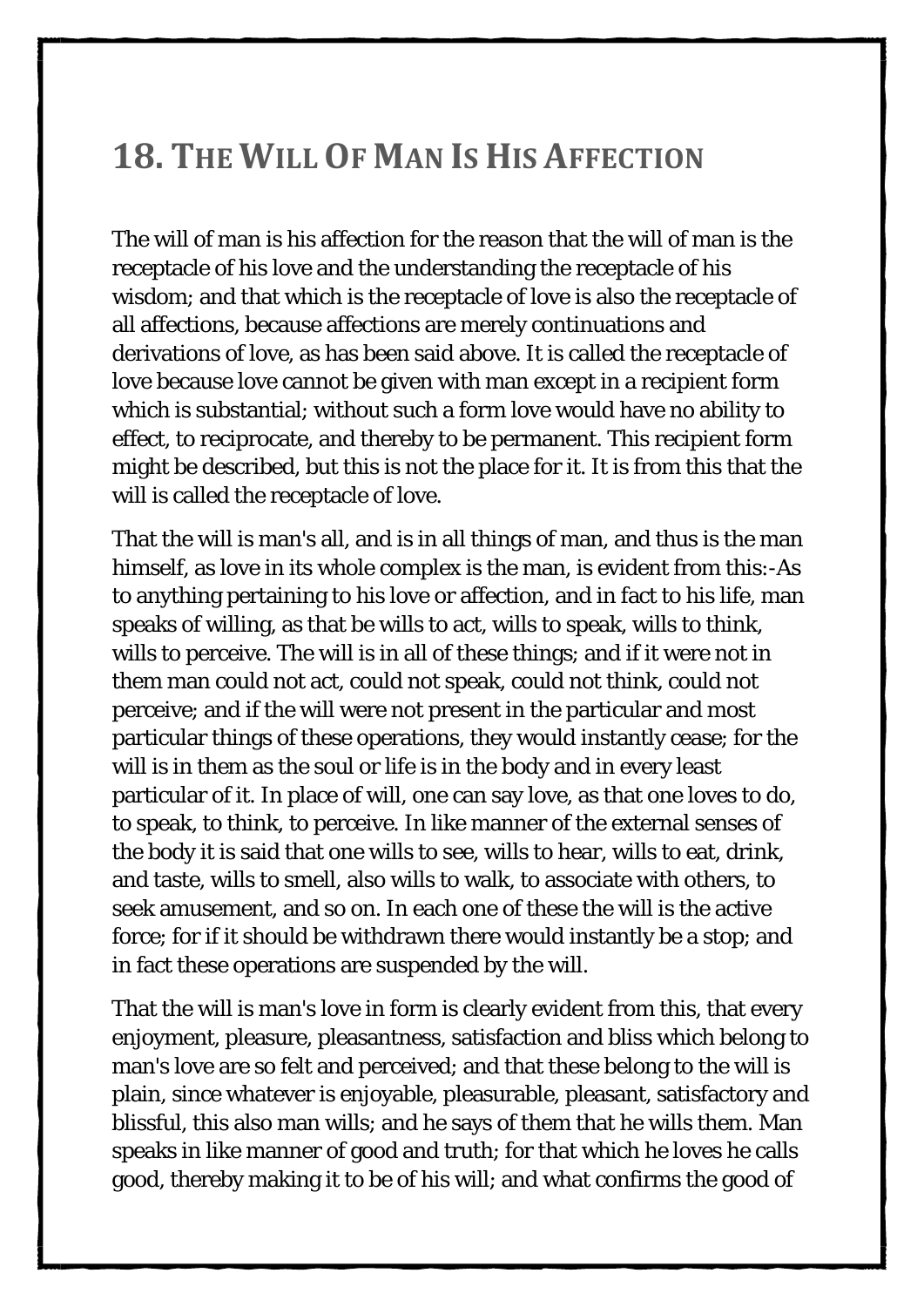his love or of his will he calls truth, and this he loves, and wills to think and speak of. Again, in respect to everything that a man wishes, solicits, longs for, strives for, seeks, and intends, he says that he wills all these since they pertain to his love; for he wills what he wishes because he loves it; he wills what he solicits or longs for because he loves it; he wills what he strives for and seeks because he loves it; and he wills what he purposes, and he purposes it because he loves. From all this it can be seen that the will and the love or the will and the affection are one with man; and that the will, because it is the love, is also the life, and is the man himself. That the will is also the life of man's understanding and of his thought therefrom will be shown in what follows.

Man does not know that the will is the man himself, for the same reason that he does not know that the love or affection is the man himself. Moreover, every one gives attention to those things that he sees or feels, but not to the life, the soul, or the essence from which he sees or feels; this lies concealed within the things pertaining to sensation, and the thought of the natural man does not go so far as that; but it is otherwise with the spiritual man, for the object of his wisdom is not the senseplane, but the essential that is in it, which in itself is spiritual. It is in consequence of this that many say that thought is the all of man, and is the very man, that is, that man is man because he thinks; and yet the all of his thought is affection. Take away affection from thought, and you will be but a stock. A man who is rational from what is spiritual, who knows what is good and what is true, and thus what is evil and what is false, may know from what has been said what his affections are and what his reigning affection is; for there are as many indications of them as there are delights of thought, speech, action, sight, hearing, and as many as there are ambitions, desires, and intentions. He needs only to attend and reflect.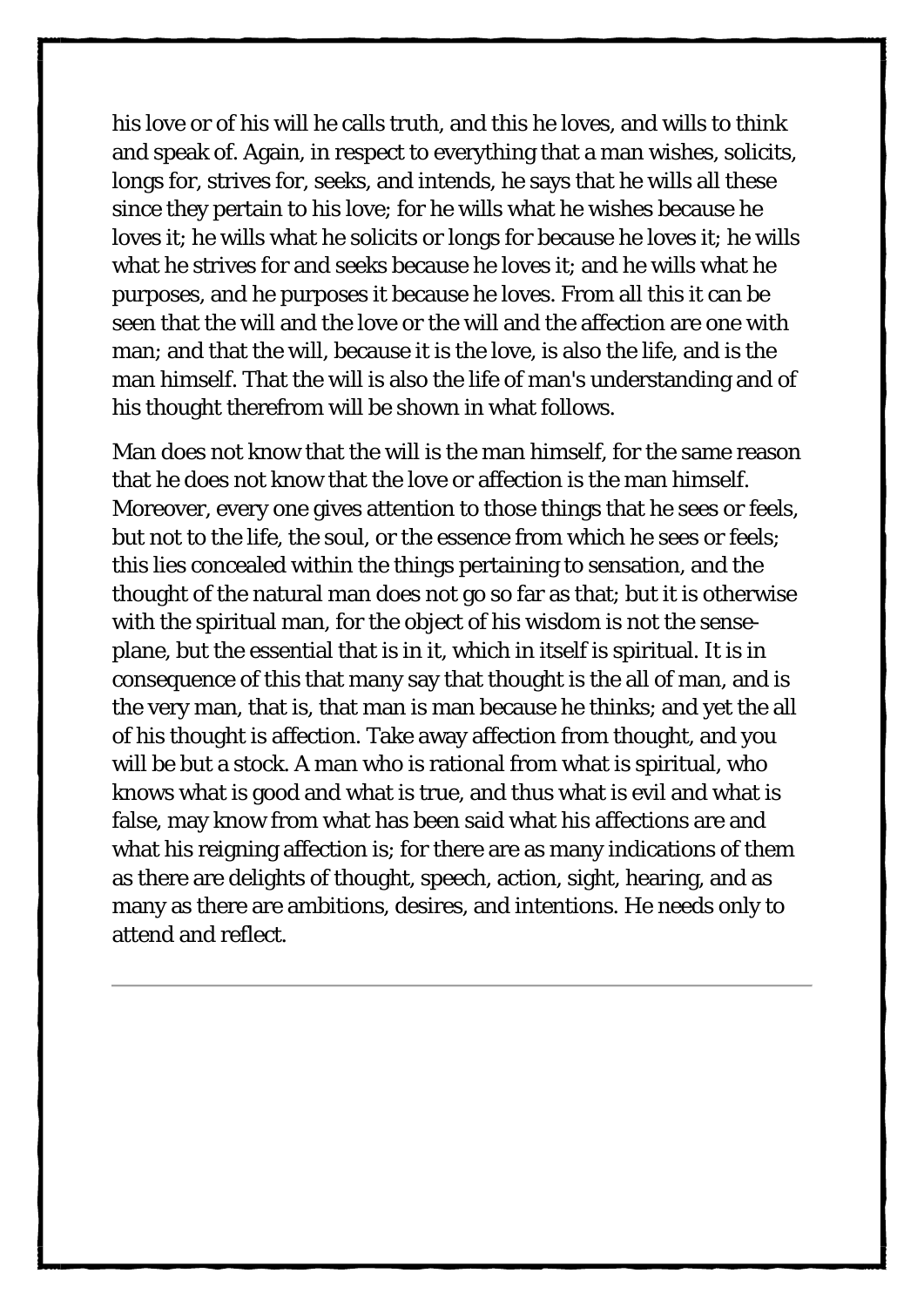#### <span id="page-40-0"></span>**19.IN THE WORD TO LOVE MEANS TO PERFORM USES**

In the Word to love means to perform uses, because love is will, and to will is to do. That to love is to will has been shown just above; but that to will is to do remains to be shown. The will viewed in itself is not love, but is a receptacle of love, and such a receptacle that it not only receives it but also takes on its states and assumes forms in accordance with those states; for everything of man's life flows in, since man is not life but a recipient of life, consequently he is a recipient of love, for love is life. This can be illustrated by the organs of man's senses. The eye is not light but a recipient of light formed to receive all varieties of light. The ear is not sound but a recipient of sound and of its modulation and articulation. The same is true of man's other external senses. And the same is true of the internal organs of sense, which are modified and moved by spiritual light and heat; and consequently the same is true of the will, which is a receptacle of spiritual heat, which in its essence is love. This receptacle is in man throughout; but in its first principles it is in the brains. These first principles or beginnings or heads are the substances that are called cortical and cineritious. From these through ray-like fibers it descends on every side into all things of the face and all things of the body, and there performs its gyrations and circlings in accordance with its form, which is the spiritual animal form that has been treated of elsewhere. And thus each and all things therein from things first to ultimates are moved, and in ultimates effects are presented. It is well known that everything is put in motion by an endeavor (conatus); and that when the endeavor ceases the motion ceases. Thus every voluntary action of man's will is a living endeavor in man, and it acts in ultimates by means of fibers and nerves, which in themselves are nothing else than perpetual endeavors continued from the beginnings in the brains even to the ultimates in the bodily parts, where endeavors become acts. These things have been presented to make known what the will is, and that it is the receptacle of love in a perpetual endeavor to act; and this endeavor is excited and determined into acts by the love that flows in and is received.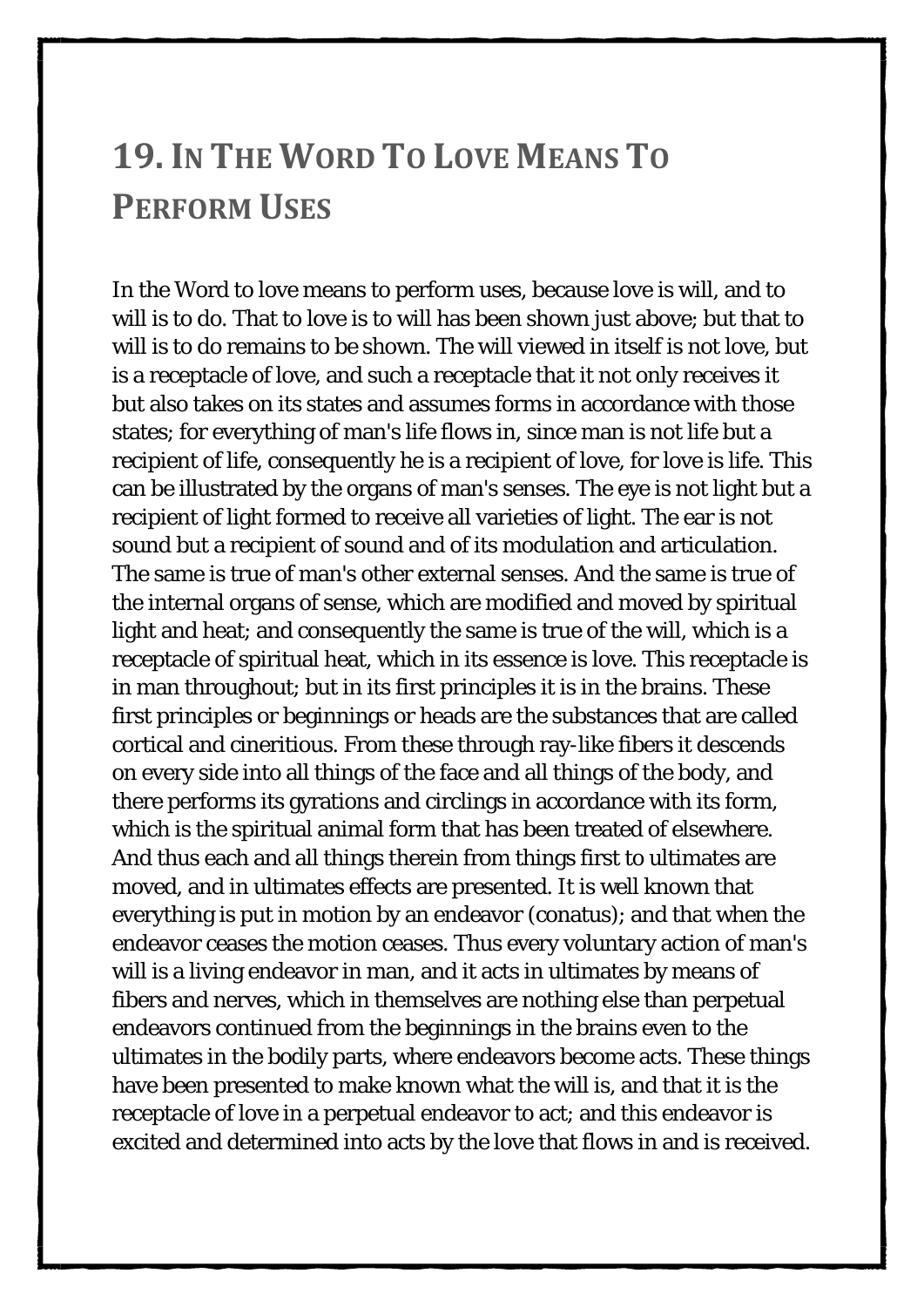From all this it now follows that to love is to do because it is to will; for whatever a man loves that he wills; and what he wills that he does if it is possible; and if he does not do it because it is not possible, it still comes into interior act, which is not made manifest. For no endeavor or volition can exist in man unless it comes into ultimates; and when it is in ultimates it is in interior act, although this act is not perceived by anyone, not even by the man himself, because it exists in his spirit. From this it is that volition and act are a one, and that the volition is counted as the act. This does not apply to the natural world, because in that world the interior act of the will does not appear, but it applies to the spiritual world, for there it is seen. For all in the spiritual world act according to their loves; those who are in heavenly love act sanely; those who are in infernal love act insanely; and if because of any fear they do not act, their will is interiorly active, but is restrained by them from breaking forth; nor does this action cease until the volition ceases. Since, then, the will and the act are a one, and will is the endeavor of love, it follows that in the Word "to love" has no other meaning than to do; thus that "to love the Lord and to love the neighbor" means to perform uses to the neighbor from love which is from the Lord. That this is so the Lord Himself teaches in John: He that hath My commandments and doeth them, he it is that loveth Me; but he that loveth Me not keepeth not My words (14:21, 24). In the same: Abide ye in My love. If ye have kept My commandments ye shall abide in My love (15:9, 10). And in the same: The Lord said three times to Peter, Lovest thou Me? and three times Peter answered that he loved; and the Lord three times said to him Feed My lambs and My sheep (21:15-17). Moreover, there are two things that cannot be separated; namely, being (esse) and existing (existere). Being is nothing unless it exists; and it becomes something by existing. So it is with loving and doing, or with willing and acting; for to love, and not do, and to will and not act, are impossible, for they do not exist; but they exist in doing and acting; consequently, when man does and acts, then love and will have being. In this and in no other way is the Lord loved and the neighbor loved.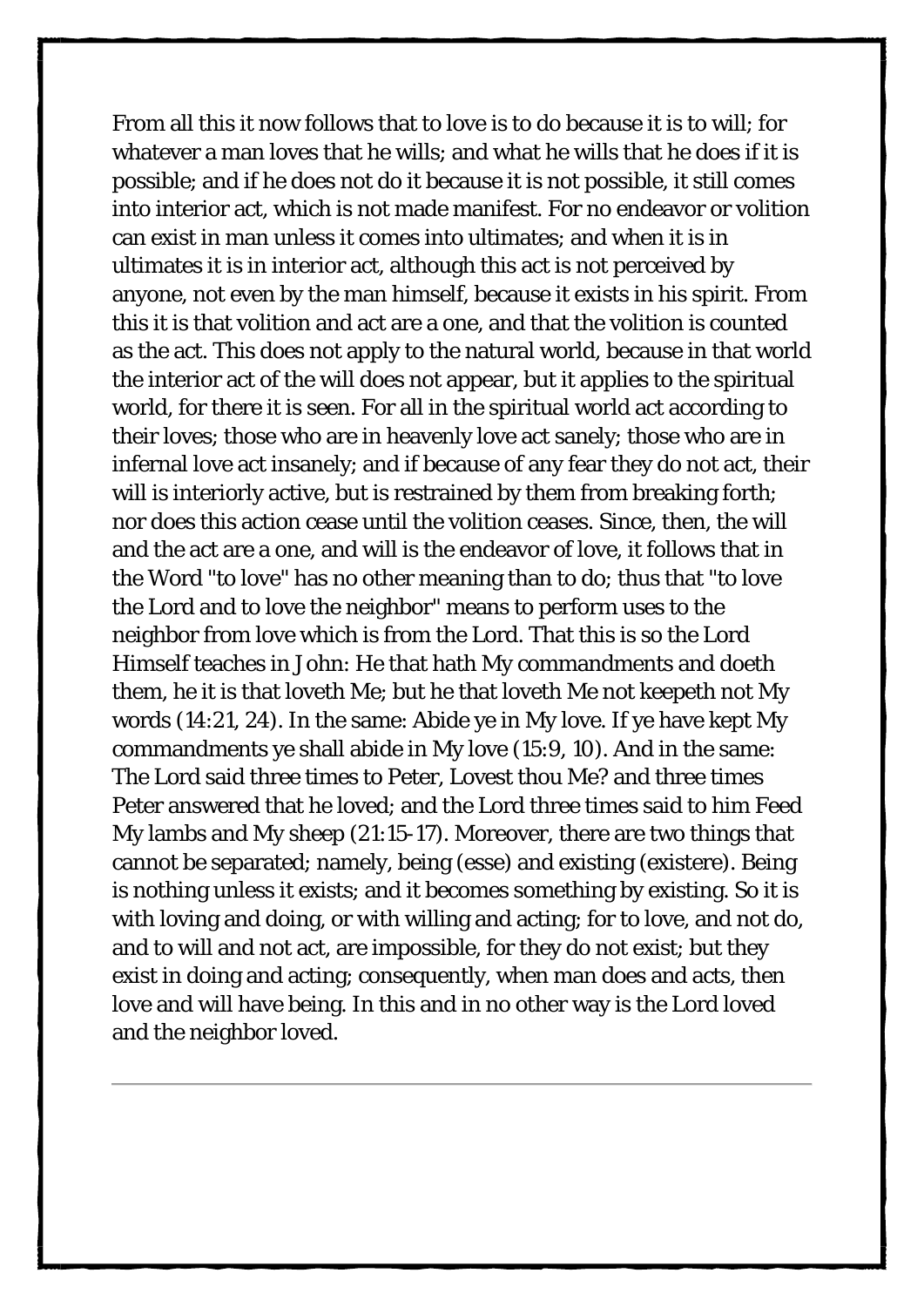#### <span id="page-42-0"></span>**20. LOVE PRODUCES HEAT**

Love produces heat for the reason that love is the very life, and living force of all things in the whole, world. All endeavors, forces, activities, and movements therein have no other origin than the Divine love which is the Lord, who appears in the heavens before the angels as a sun. That love is one thing and heat another is clearly evident from the difference between them in angel and in man. It is from love that an angel wills and thinks, and has perception and wisdom, and inmostly in himself is sensible of what is blissful and satisfactory, and also loves it. The same is true of man. All this is in their minds; while in their bodies they both feel what is hot apart from any sense of happiness or satisfaction. This makes clear that heat is an effect of the activity of life or of love.

That heat is an effect of love can be seen from many things, as that man from inmosts grows warm according to his life's loves, even in midwinter, and that the heat of the sun of this world has nothing in common with this heat; also that man grows warm, is enkindled, and is inflamed according to the increase of love; and he grows torpid, becomes cold, and dies according to the decrease of love; thus in exact accordance with the activities of love. The same is true of the animals of the earth and the flying things of heaven; for these are sometimes warmer in midwinter than in midsummer, for the heart then throbs, the blood becomes heated, the fibers grow warm, and every least part with the greatest performs its vital functions; and this heat is not from the sun but from the life of their soul, which is affection. Love produces heat for the reason that it is the life of all the forces in the universe; and this life can enter the recipient substances that have been created only through an active medium which is heat. In the creation of the universe the Lord prepared for Himself all the means, from firsts even to lasts, by which He might produce uses in every degree; and the universal and nearest means of conjunction is heat, in which the essence of the activity of love can exist.

As heat exists most nearly from love, there is a correspondence between love and heat, for there is a correspondence between every cause and its effect. It is from correspondence that the sun of heaven, which is the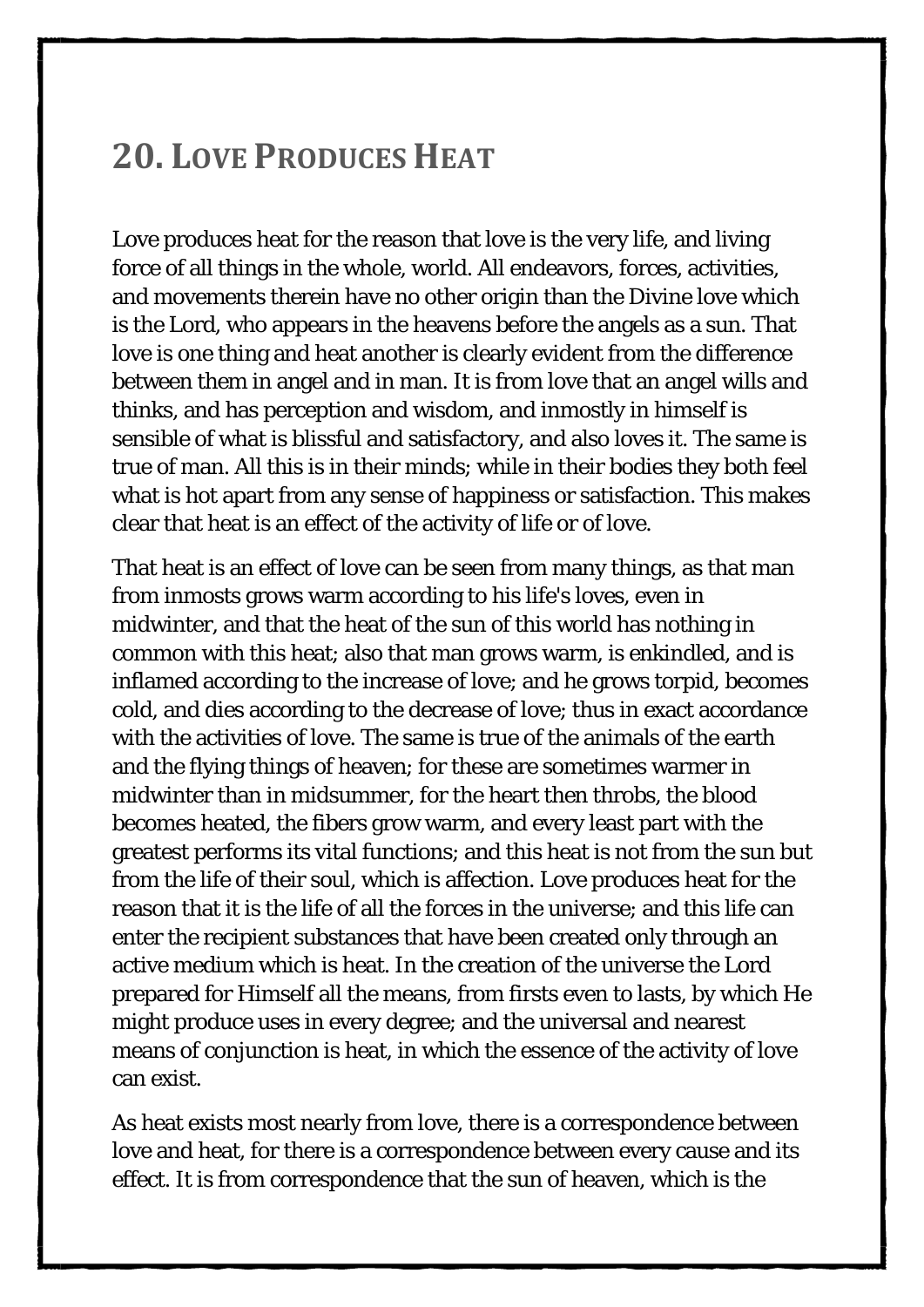Lord, appears fiery; also that the love that goes forth therefrom is perceived by the angels as heat; likewise that the Lord's Divine wisdom in the heavens appears as light; also that: The face of the Lord, when He was transfigured, shone as the sun (Matt. 17:2). It is from the same correspondence that the holiness of the Lord's love was represented by the fire of the altar, and by the fire of the lamps of the lampstand in the tabernacle; also that the Lord appeared in fire on mount Sinai, and likewise in a flame of fire by night over the tabernacle. It was from this also that many nations made a sacred fire, and that they appointed virgins to its care, who at Rome were called the vestal virgins.

It is from the same correspondence that in the Word "fire" and "flame" in many passages mean love, and it is from an interior perception of that correspondence that we pray that holy fire may enkindle our hearts, meaning a holy love. It is from the same correspondence that celestial love appears in heaven at a distance as a fire, and for this reason the Lord said that: The just shall shine forth as the sun in the kingdom of the Father (Matt. 13:43). It is from the same correspondence that infernal love appears in hell at a distance as a fire (on which see the work on Heaven and Hell, n. 566-575).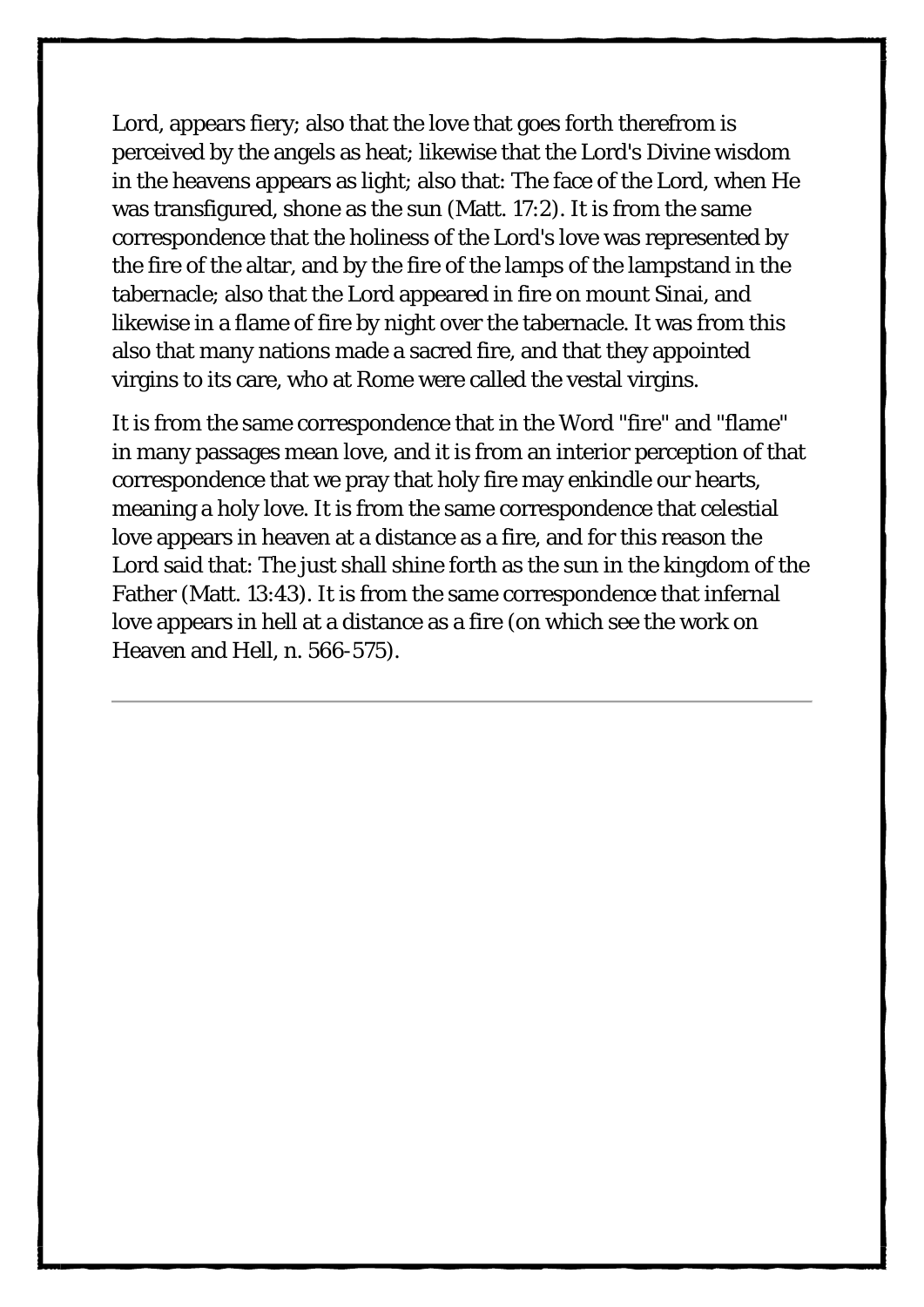## <span id="page-44-0"></span>**21. THE DIVINE LOVE, WHICH IS LIFE ITSELF, BY MEANS OF HEAT PRODUCES SPIRITUAL ANIMAL FORMS, WITH EACH AND EVERYTHING IN THEM**

There are in general two forms which the Lord, the Creator of the universe, from His sun, which is Divine love and life itself, has produced in the ultimates and in the inmosts of the world, the animal form and the vegetable form. By animal forms both animals of every kind and men and angels are meant; and by vegetable forms vegetables of every kind, as trees, plants, and flowers, are meant. These two forms have already been treated of (AE 1196-1212); but as the Divine love is the subject here treated of, and as from this all things have been created, and all things from creation are being formed continually, it is permitted here to say something about the first form, that is, the animal form.

The Divine love, which is life itself, from its author who is the Lord, bears nothing else in its bosom than to create and form images and likenesses of itself, which images and likenesses are men and angels from men; and also to cover with a correspondent body affections of every kind, which are animals. All these forms, perfect and imperfect, are forms of love, and are alike in what pertains to their life in externals, which is an inclination to move, to walk, to act, to see, to hear, to smell, to taste, to feel, to eat, to drink, to associate with others, to propagate themselves. But they are unlike in what pertains to their life in internals, which is an inclination to think, to will, to speak, to know, to understand, to be wise, and from these things to find enjoyment and blessedness. Men and angels are forms of the latter class, animate things of many kinds are forms of the former class. That these several faculties may exist in effect and in use, they have been made and wonderfully organized from created substances and matters.

That the Lord, who is Man, and His Divine love, which is life itself from its spiritual which proceeds from Him as a sun, formed all these, is clearly evident from this, that living souls are also affections, and in externals are all similar, the imperfect as well as the perfect. Who cannot